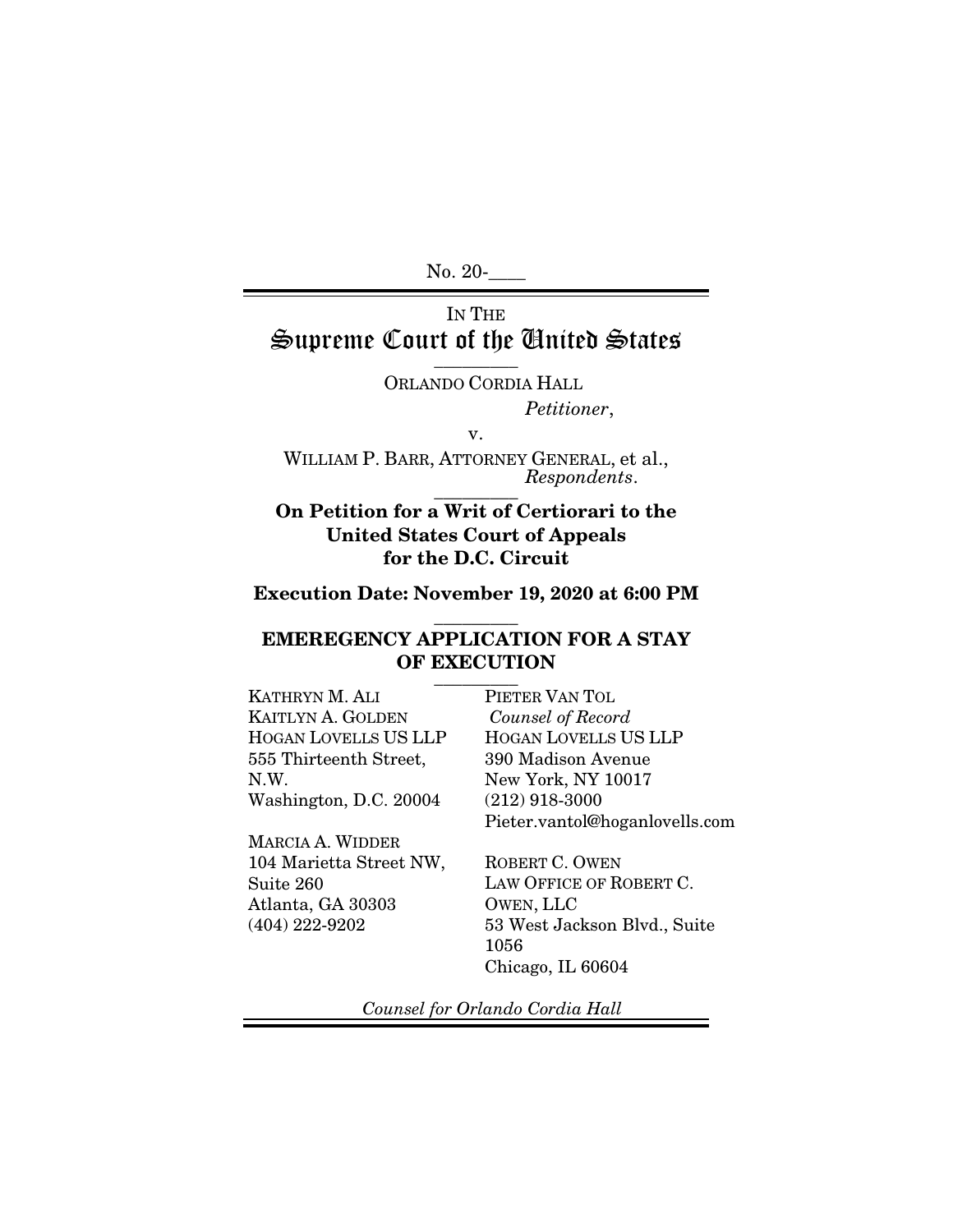#### PARTIES TO THE PROCEEDING

Orland Cordia Hall, petitioner on review, was the plaintiff-appellant below.

William P. Barr, Attorney General, the U.S. Department of Justice; Michael Carvajal, Director, Federal Bureau of Prisons; Barb Von Blanckensee, Regional Director Federal Bureau of Prisons, North Central Region; T.J. Watson, Complex Warden, U.S. Penitentiary Terre Haute; and Donald W. Washington, Director, U.S. Marshals Service, respondents on review, were defendants-appellees below.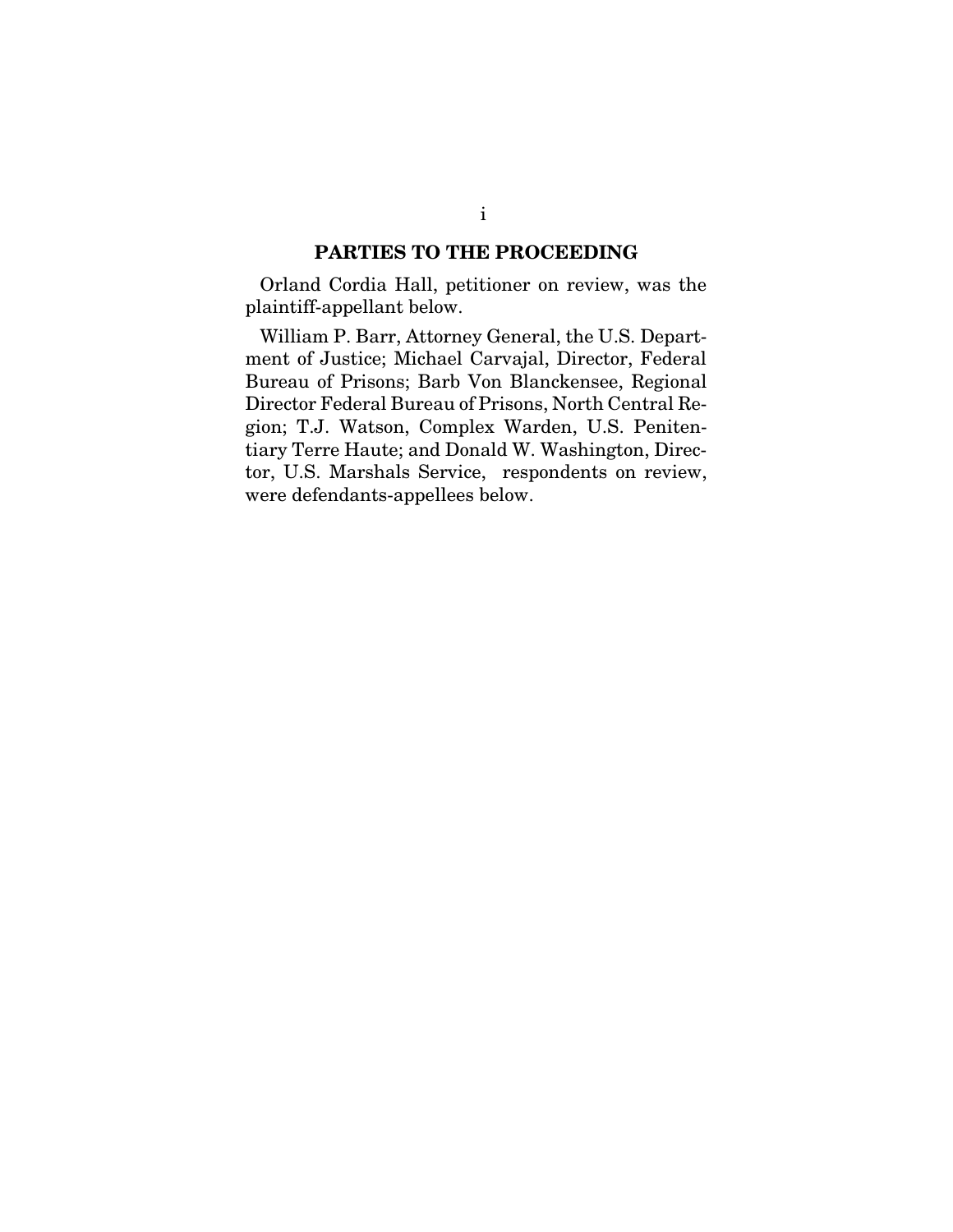#### RELATED PROCEEDINGS

There are two related proceedings, as defined in Supreme Court Rule 14.1(b)(iii).

This appeal originates from an Order from the District of Columbia District Court. *See* Order, *Hall* v. *Barr*, No. 20-cv-03184 (D.D.C Nov. 16, 2020). Pet. App. 10a-32a.<sup>1</sup>

The District Court case resulted in one appeal to the D.C. Circuit, which was decided on November 19, 2020. *See Hall* v. *Barr*, No. 20-5340 (D.C. Cir. Nov. 19, 2020). Pet. App. 1a-7a.

<sup>1</sup> Pet. App. to Writ of Cert., *Hall* v. *Barr*, No. 20-5340 (Nov. 19, 2020) ("Pet. App.")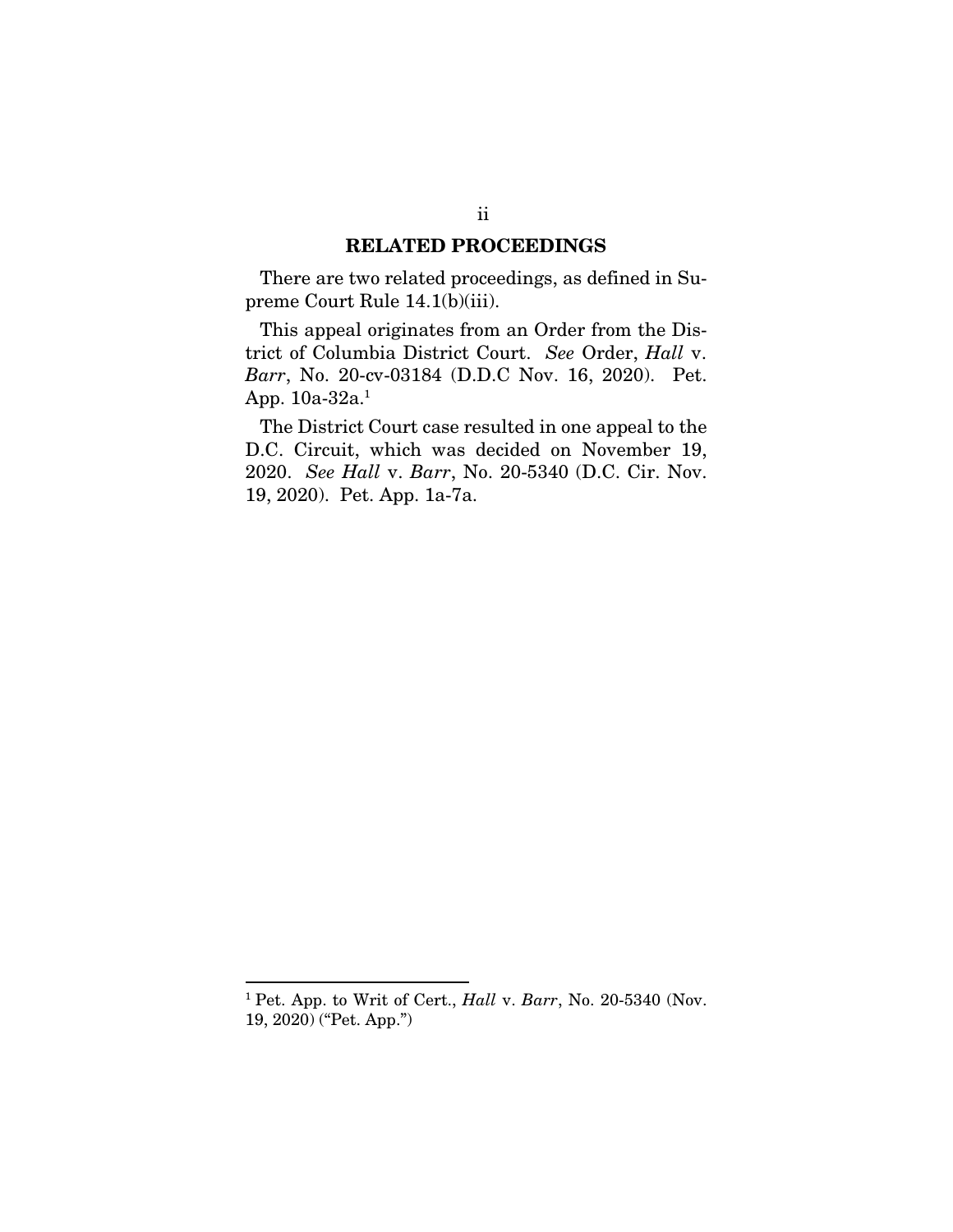# TABLE OF CONTENTS

iii

|--|

| PARTIES TO THE PROCEEDING                                               |
|-------------------------------------------------------------------------|
|                                                                         |
|                                                                         |
|                                                                         |
|                                                                         |
| STATUTORY AND CONSTITUTIONAL                                            |
|                                                                         |
| A. Statutory and Regulatory Background6                                 |
|                                                                         |
|                                                                         |
| C. The Bureau of Prisons' Execution                                     |
|                                                                         |
| <b>REASONS FOR GRANTING THE STAY  19</b>                                |
| THE PETITION PRESENTS A<br>Ι.                                           |
| COMPELLING CASE FOR CERTIORARI,                                         |
| AND THERE IS A REASONABLE                                               |
| PROBABILITY THAT THIS COURT WILL                                        |
|                                                                         |
| II. THERE IS A FAIR PROSPECT THAT THIS<br>COURT WILL HOLD THAT THE D.C. |
| <b>CIRCUIT'S DECISION WAS ERRONEOUS 21</b>                              |
| A. The Court Below Wrongfully Concluded                                 |
| That Mr. Hall Received Adequate Process                                 |
|                                                                         |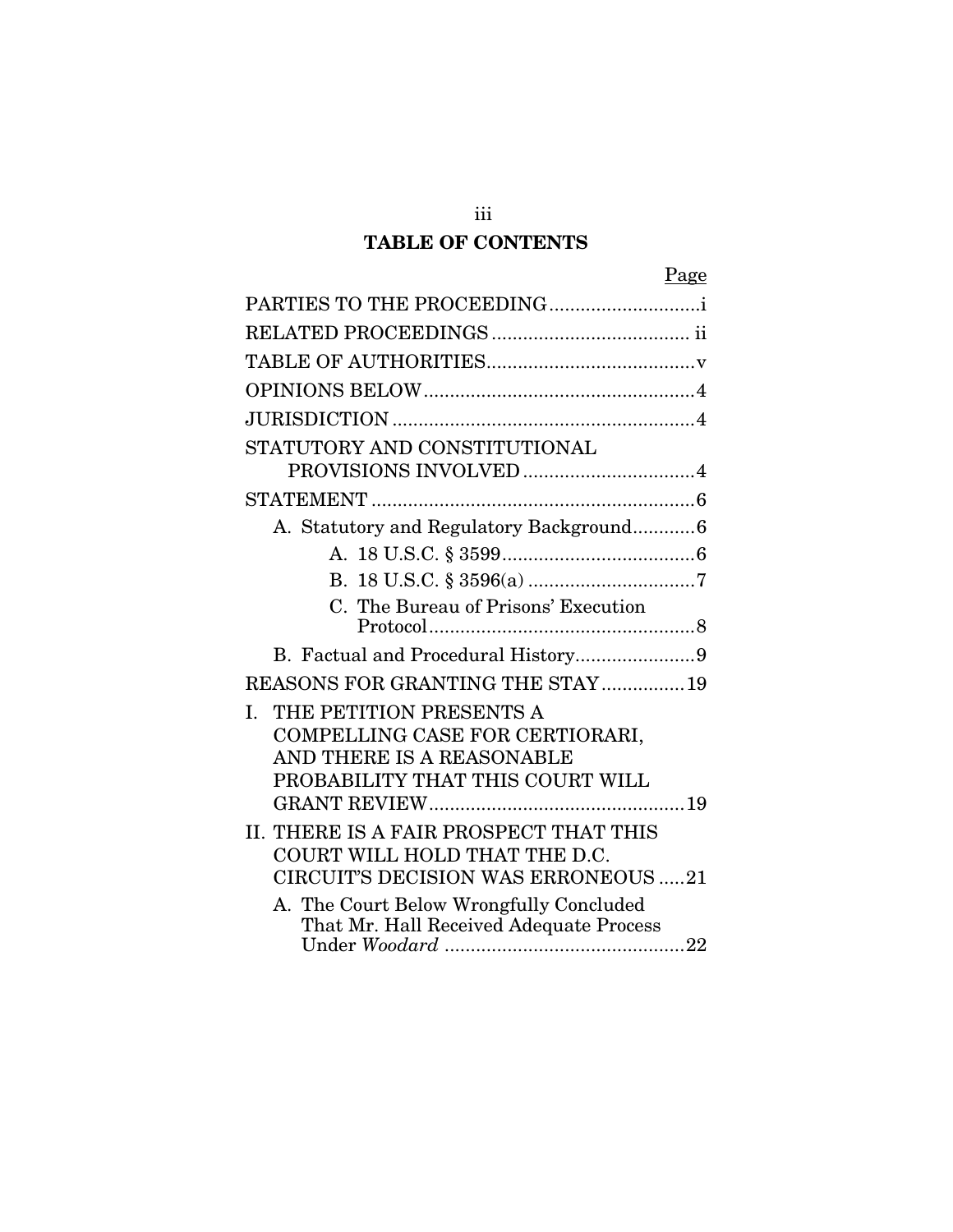# TABLE OF CONTENTS—Continued

|--|

| B. The Court Below Manifestly Erred In<br>Concluding That Mr. Hall's Statutory<br>Right to Counsel Pursuant to 18 U.S.C.                                                         |  |
|----------------------------------------------------------------------------------------------------------------------------------------------------------------------------------|--|
| C. The Panel's Order Would Allow Mr. Hall<br>To Be Executed In Accordance With An<br><b>Execution Protocol That Constitutes</b><br><i>Ultra Vires</i> Action In Violation Of The |  |
| APA ……………………………………………………………26                                                                                                                                                    |  |
| 1. The Panel Applied The Incorrect<br><b>Standard For Preliminary</b>                                                                                                            |  |
| 2. Mr. Hall Has Demonstrated A<br>Liklihood Of Success On His Ultra                                                                                                              |  |
| III.MR. HALL WILL SUFFER IRREPARABLE                                                                                                                                             |  |
| IV. THE BALANCE OF EQUITIES AND<br>RELATIVE HARMS WEIGH STRONGLY                                                                                                                 |  |
| IN FAVOR OF GRANTING A STAY 32                                                                                                                                                   |  |
|                                                                                                                                                                                  |  |

iv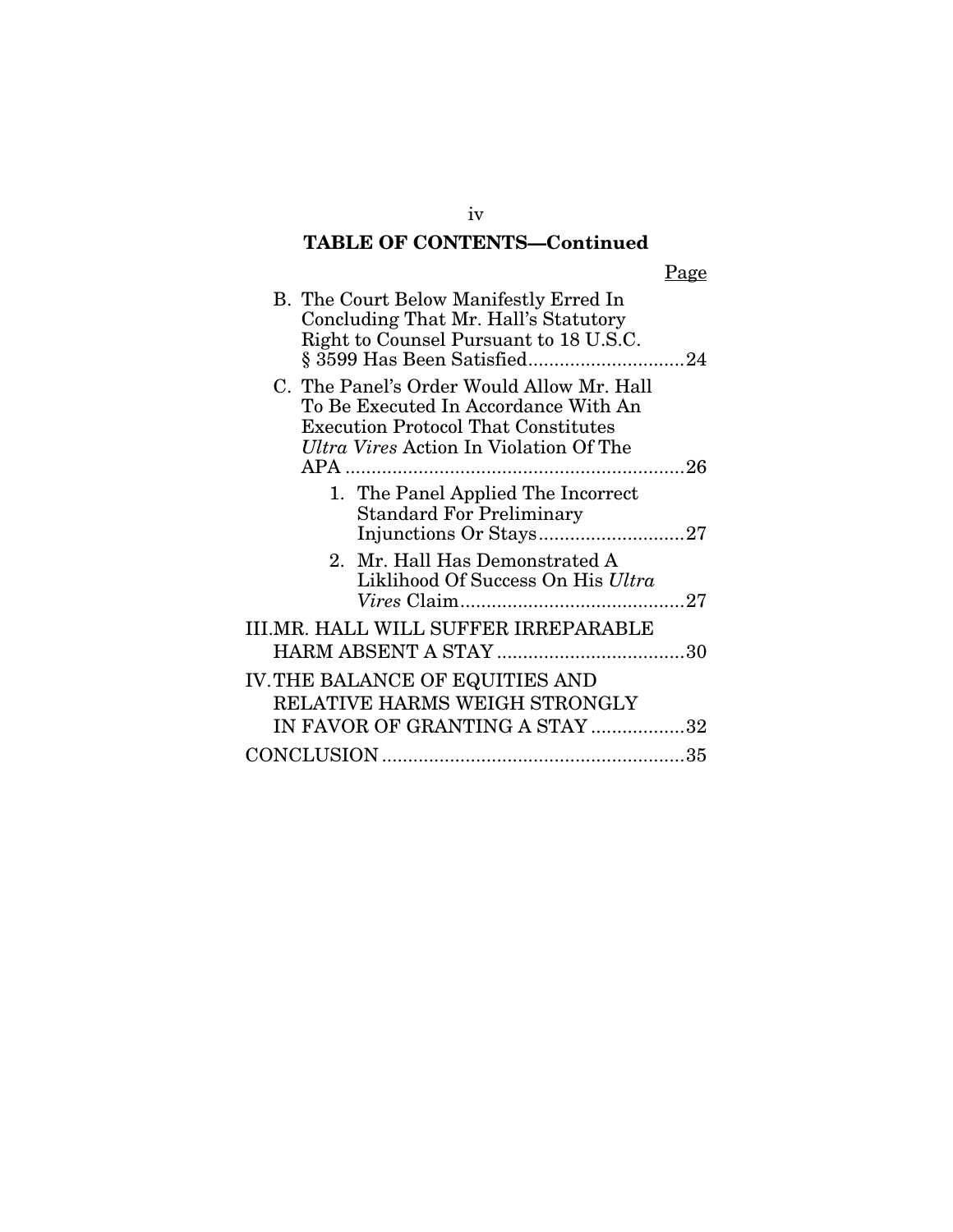# TABLE OF AUTHORITIES

Page(s)

# CASES:

| Al-Joudi v. Bush,                             |
|-----------------------------------------------|
|                                               |
| Araneta v. United States,                     |
|                                               |
| Atkins v. Virginia,                           |
|                                               |
| Bd. of Educ. of City of L.A. v. Super. Ct. of |
| Cal., Cty. of L.A.,                           |
|                                               |
| Brown & Williamson Tobacco Corp. v. Food &    |
| Drug Admin.,                                  |
|                                               |
|                                               |
| Bucklew v. Precythe,                          |
|                                               |
| California v. Am. Stores Co.,                 |
|                                               |
|                                               |
| Catholic Health Initiatives v. Sebelius,      |
|                                               |
| Chafin v. Chafin,                             |
|                                               |
|                                               |
| Douglas v. People of State of Cal.,           |
|                                               |
| In the Matter of Fed. Bureau of Prisons'      |
| <i>Execution Protocol Cases,</i>              |
| No. 19-mc-145 (TSC), 2020 WL 5594118          |
|                                               |
|                                               |
| Ford v. Wainwright,                           |
|                                               |

v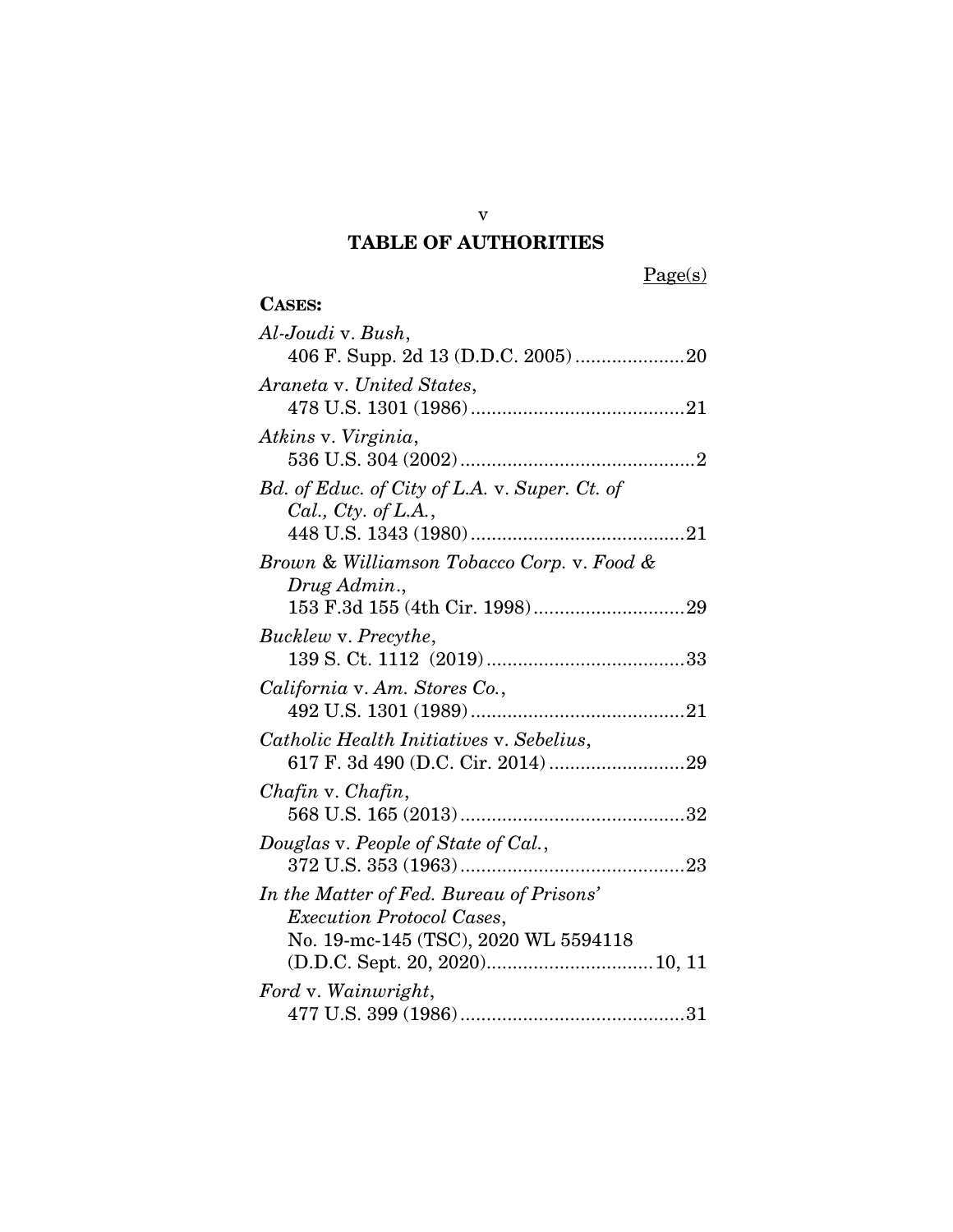## TABLE OF AUTHORITIES—Continued

| Garrison v. Hudson,                                                                |
|------------------------------------------------------------------------------------|
| Hall v. United States,                                                             |
|                                                                                    |
| <i>Harbison v. Bell,</i>                                                           |
| Hollingsworth v. Perry,                                                            |
| 558 U.S. 183 (2010) (per curiam)31                                                 |
| Indiana State Police Pension Trust v. Chrysler<br>LLC,                             |
|                                                                                    |
| John Doe Agency v. John Doe Corp.,                                                 |
| League of Women Voters of the U.S. v. Newby,<br>838 F.3d 1 (D.C. Cir. 2016) 31, 33 |
| Maryland v. King,                                                                  |
| Mikutaitis v. United States,                                                       |
| Miller-El v. Dretke,                                                               |
| Nken v. Holder,                                                                    |
| Ohio Adult Parole Authority v. Woodard,                                            |
| Philip Morris USA Inc. v. Scott,                                                   |
| Reed v. Quarterman,                                                                |

vi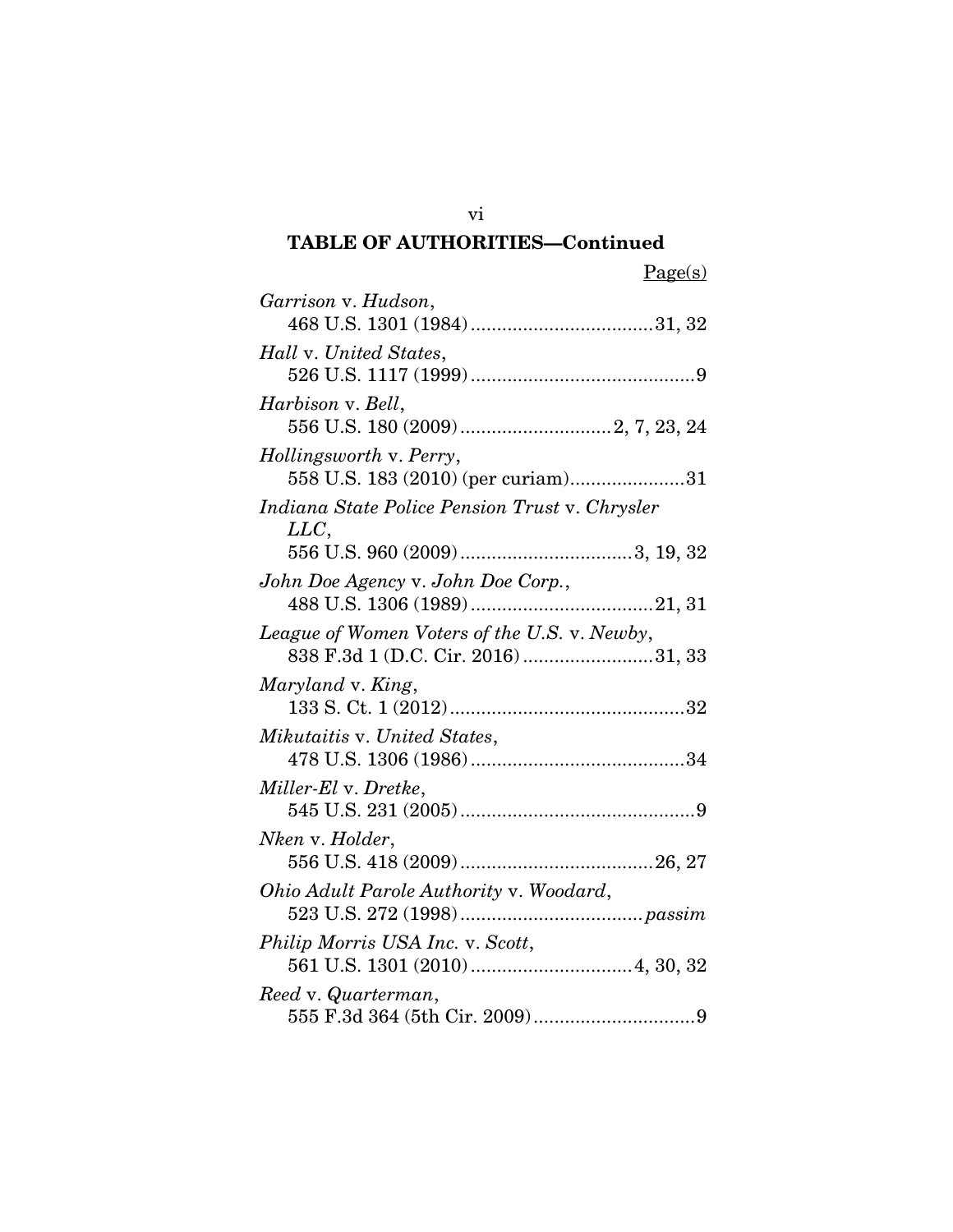## TABLE OF AUTHORITIES—Continued

| r. |  |
|----|--|
|    |  |

| United States v. Giordano,                                                               |
|------------------------------------------------------------------------------------------|
| United States v. Hall,                                                                   |
| Wainwright v. Booker,<br>473 U.S. 935. (1985) (Powell, J.,                               |
| Wiggins v. Smith,                                                                        |
| Winter v. Natural Res. Def. Council, Inc.,                                               |
| <b>STATUTES:</b>                                                                         |
|                                                                                          |
|                                                                                          |
|                                                                                          |
|                                                                                          |
|                                                                                          |
|                                                                                          |
|                                                                                          |
| An Act for the Punishment of Certain Crimes<br>Against the United States, ch. 9, § 33, 1 |
| Anti-Drug Abuse Act of 1988, Pub. L. No. 100-                                            |
| USA Patriot Improvement and                                                              |
| Reauthorization Act, 18 U.S.C. § 3599(e)5, 6                                             |

vii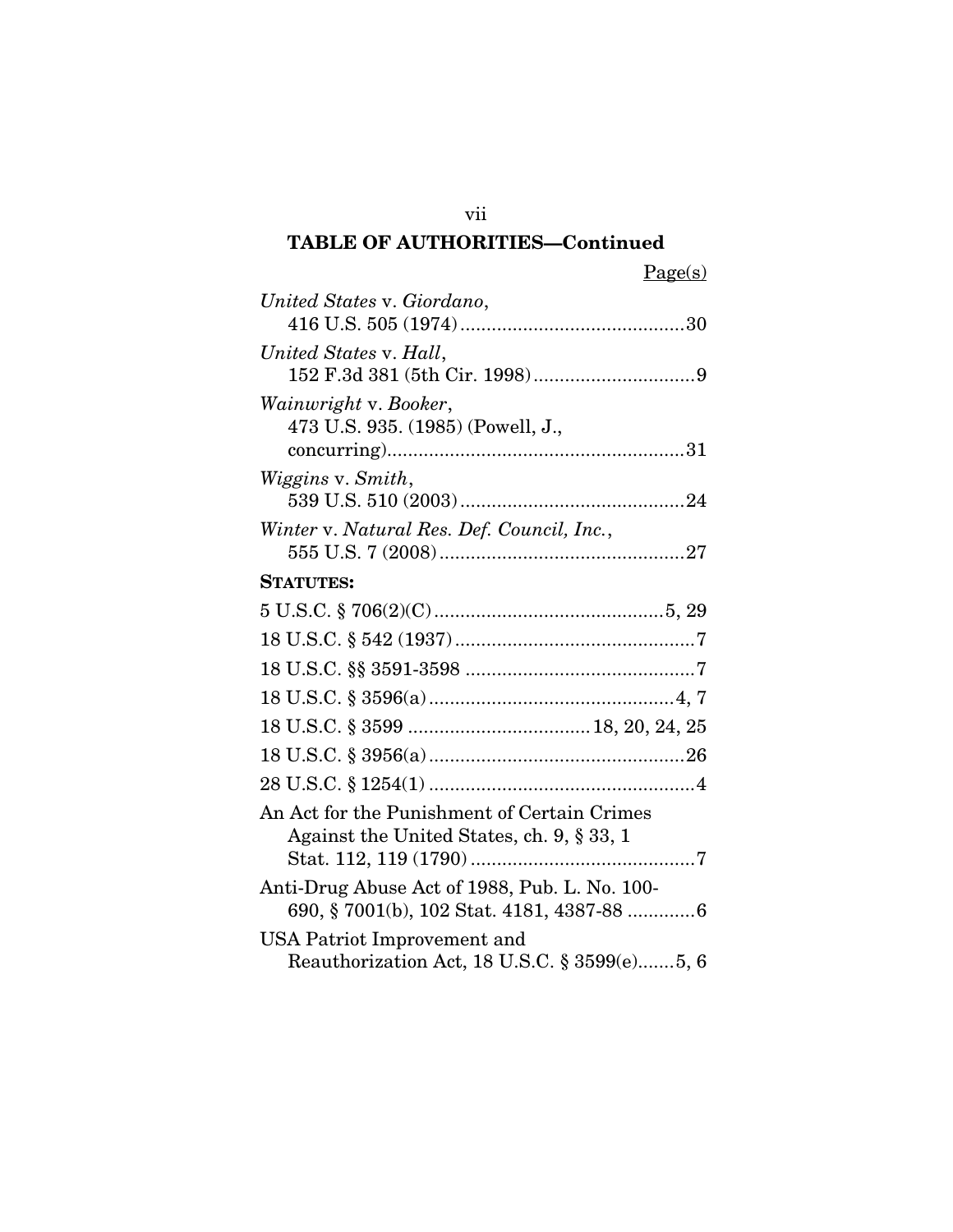## TABLE OF AUTHORITIES—Continued

Page(s)

| USA Patriot Improvement and<br>Reauthorization Act. Pub. L. No. 109-177, §                                                                                                                                                                                                         |
|------------------------------------------------------------------------------------------------------------------------------------------------------------------------------------------------------------------------------------------------------------------------------------|
|                                                                                                                                                                                                                                                                                    |
| Violent Crime Control and Law Enforcement<br>Act of 1994, Pub. L. No. 103-322, 108 Stat.                                                                                                                                                                                           |
| <b>LEGISLATIVE MATERIALS:</b>                                                                                                                                                                                                                                                      |
|                                                                                                                                                                                                                                                                                    |
|                                                                                                                                                                                                                                                                                    |
| <b>CONSTITUTIONAL PROVISIONS:</b>                                                                                                                                                                                                                                                  |
|                                                                                                                                                                                                                                                                                    |
|                                                                                                                                                                                                                                                                                    |
| <b>OTHER AUTHORITIES:</b>                                                                                                                                                                                                                                                          |
| CDC COVID Data Tracker, Ctr. for Disease<br>Control and Prevention (Nov. 18, 2020),<br>https://covid.cdc.gov/covid-data-<br>tracker/#trends_dailytrendscases 11, 13                                                                                                                |
| Memo, from Deborah Westbrook to Dir.<br>Gonzalez (Sept. 9, 1994), available at:<br>https://files.deathpenaltyinfo.org/document<br>s/United-States-Marshals-Federal-                                                                                                                |
| Press Release No. 20-1,034, Execution<br><b>Scheduled for Federal Death Row Inmate</b><br>Convicted of Murdering a Child, Dep't of<br>Justice (Sept. 30, 2020),<br>https://www.justice.gov/opa/pr/execution-<br>scheduled-federal-death-row-inmate-<br>convicted-murdering-child11 |

viii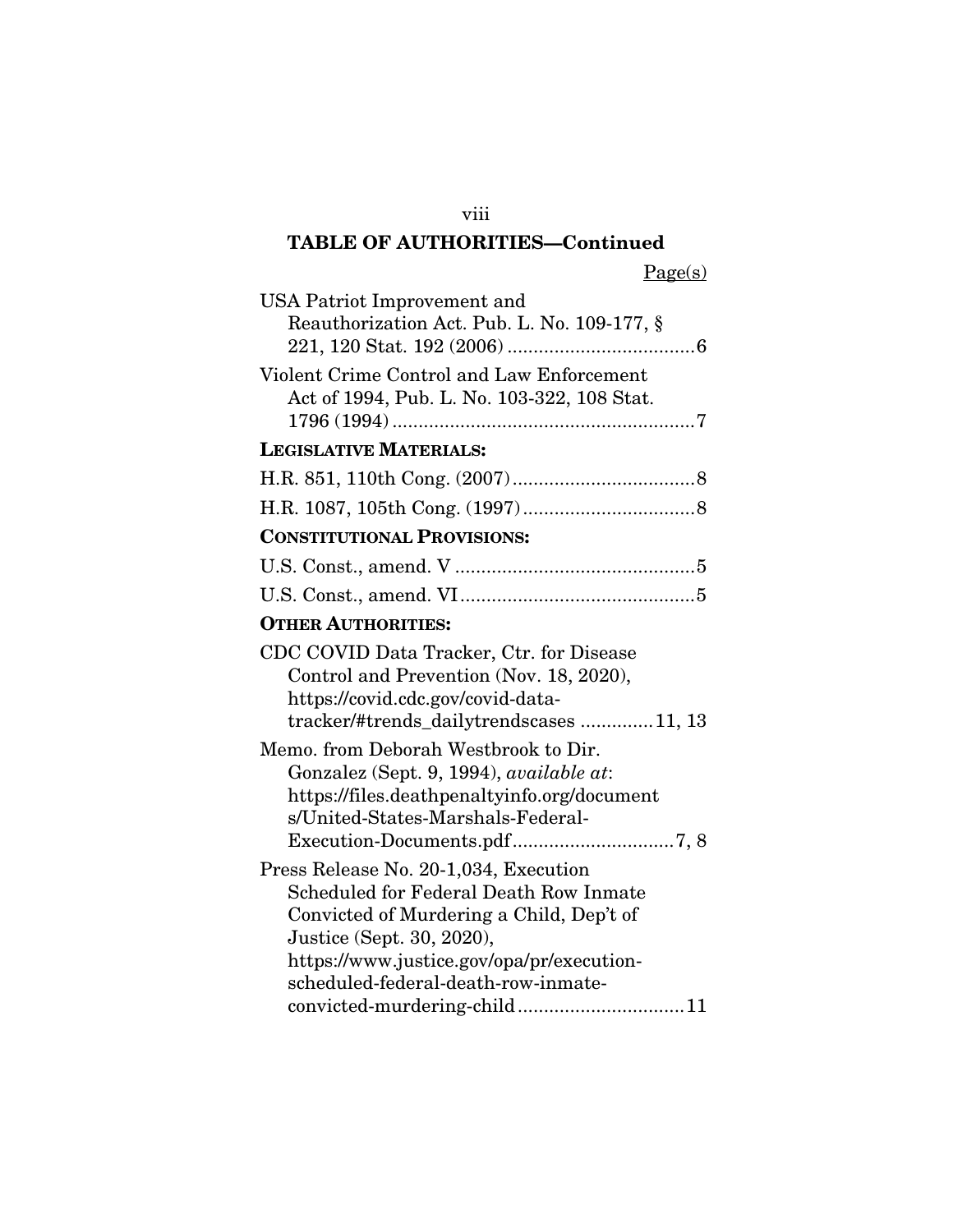## IN THE Supreme Court of the United States  $\frac{1}{\sqrt{2}}$

No. 20-  $\overline{\phantom{a}}$  . The set of  $\overline{\phantom{a}}$ 

ORLANDO CORDIA HALL., *Petitioner*,

v.

WILLIAM P. BARR, ATTORNEY GENERAL, et al., *Respondents*.  $\overline{\phantom{a}}$  . The set of  $\overline{\phantom{a}}$ 

#### On Petition for a Writ of Certiorari to the United States Court of Appeals for the D.C. Circuit

Execution Date: November 19, 2020 at 6:00 PM  $\overline{\phantom{a}}$  . The set of  $\overline{\phantom{a}}$ 

## EMERGENCY APPLICATION FOR A STAY OF **EXECUTION**

 $\overline{\phantom{a}}$  . The set of  $\overline{\phantom{a}}$ 

To the Honorable John G. Roberts, Jr., Chief Justice of the United States and Circuit Justice for the District of Columbia Circuit:

This case concerns the government's rush to execute a federal prisoner in the midst of a global pandemic in contravention of his constitutionally and statutorily guaranteed rights. By arbitrarily scheduling Mr. Hall's execution during what public health officials have called the "worst-ever global health emergency," and providing him with the shortest notice period in the history of the modern federal death penalty, the government has flouted Mr. Hall's rights to due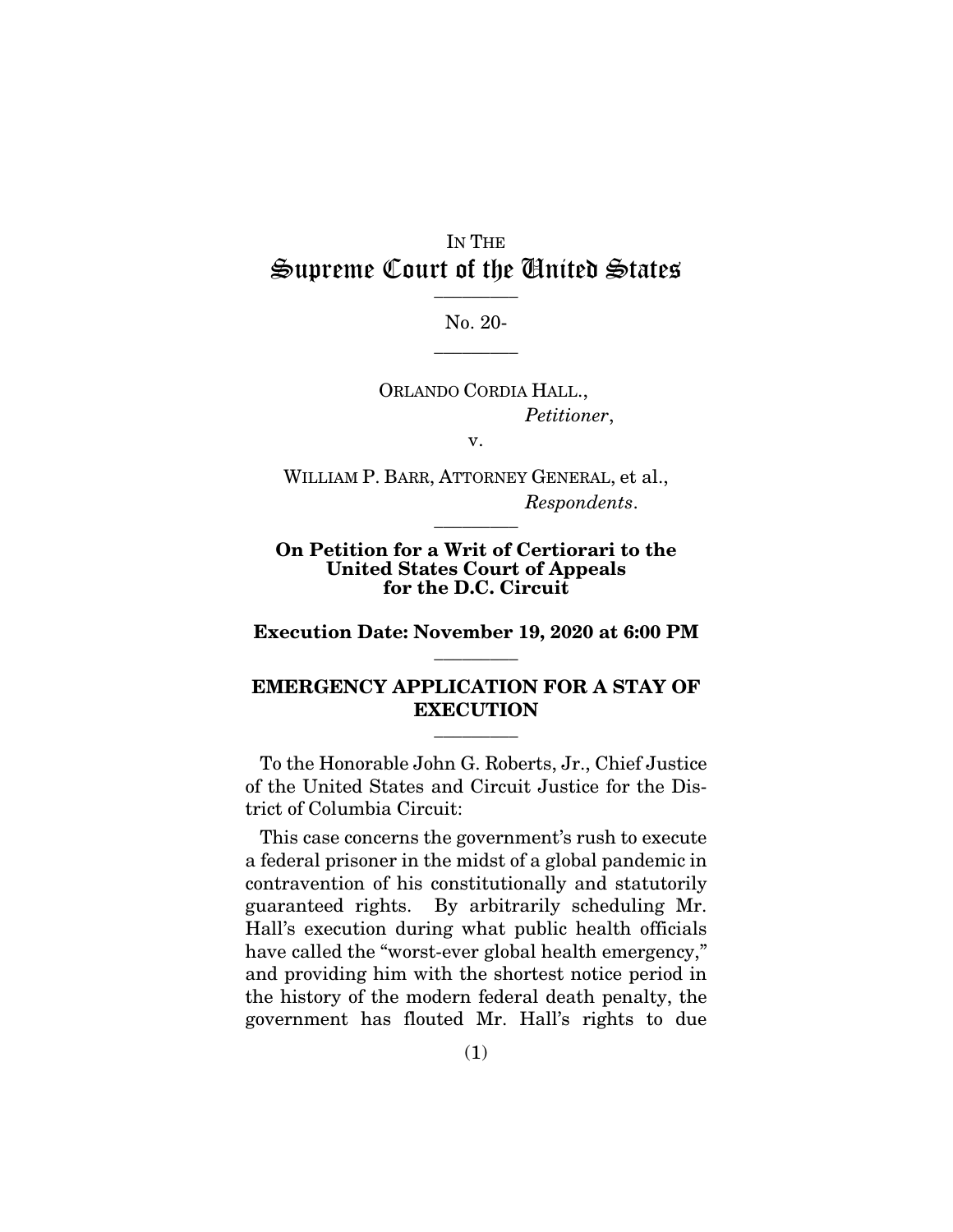process and meaningful access to counsel and the clemency process. Additionally, the panel has allowed Mr. Hall to be executed, which would cause irreparable harm, in accordance with an Execution Protocol that constitutes *ultra vires* agency action in violation of the APA

Taking a life is the "most extreme sanction available," *Atkins* v. *Virginia*, 536 U.S. 304, 319 (2002). That is why "[i]n authorizing federally funded counsel to represent their \* \* \* clients in clemency proceedings, Congress ensured that no prisoner would be put to death without meaningful access to the 'fail-safe' of our justice system." *Harbison* v. *Bell*, 556 U.S. 180, 194 (2009). Yet the government now ignores this directive. Without articulating any reason why Mr. Hall's execution must suddenly take place now—in the middle of a pandemic and just weeks after the termination of a 13-year-long injunction *to which the government consented* that prevented his execution—and despite substantial and undisputed evidence that the conditions caused by the pandemic have foreclosed Mr. Hall from meaningfully accessing clemency proceedings, the government nonetheless rushes forward. This is the very definition of arbitrary.

Despite the government's disregard of this Court's precedent and Congress's mandate, the panel nevertheless concluded that the government did not violate Petitioner's due process rights or his statutory right to counsel, and that Petitioner failed to establish he would be irreparably harmed by the government's delegation of supervisory authority over his execution from the U.S. Marshals Service to the Federal Bureau of Prisons. In so doing, it manifestly erred in at least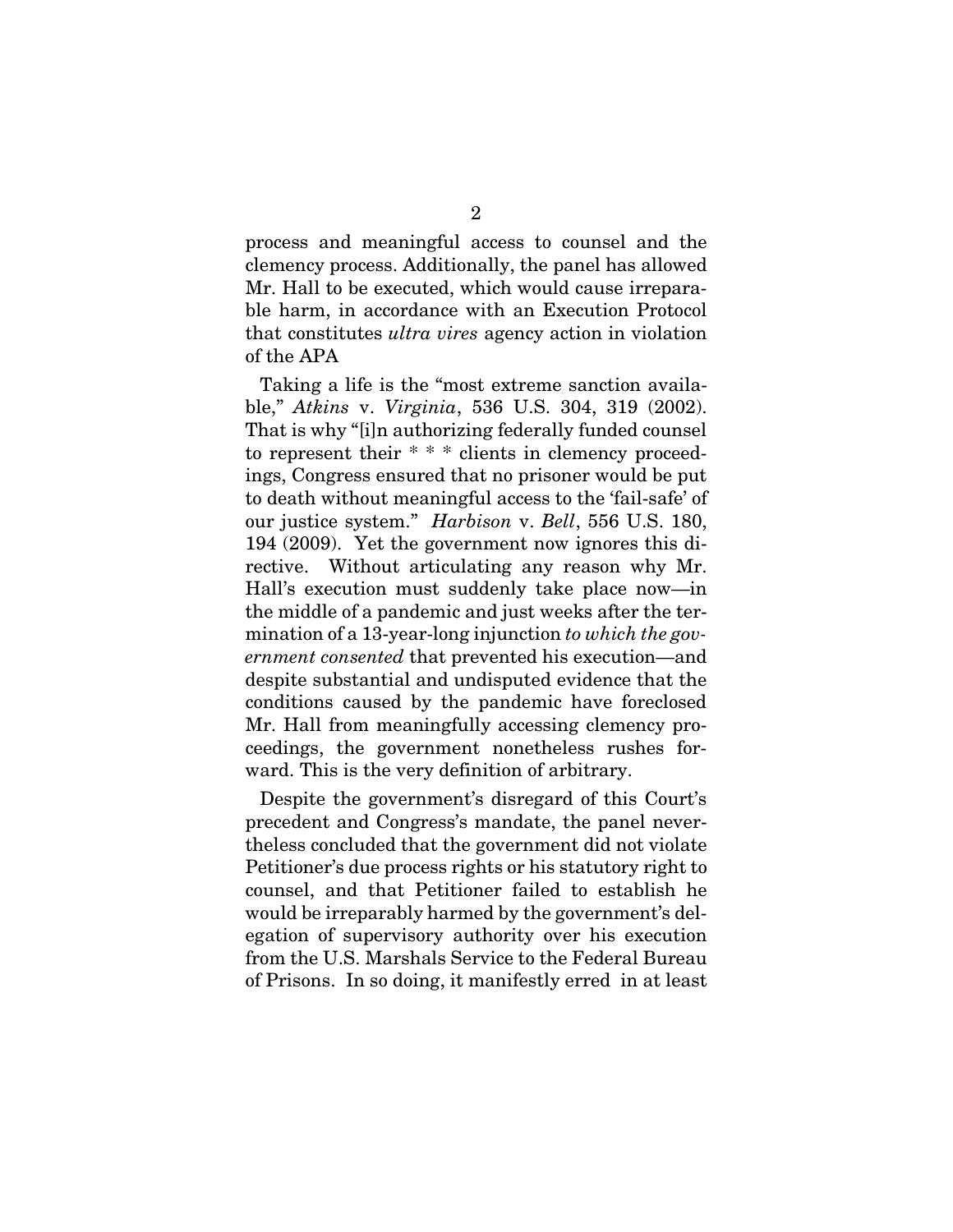three ways: (i) contravening this Court's command in *Ohio Adult Parole Auth.* v. *Woodard* to intervene when the government "arbitrarily denie<sup>[s]</sup> a prisoner any access to its clemency process," 523 U.S. at 289; (ii) summarily concluding, without consideration of the robust factual record Mr. Hall provided, that "Hall has benefitted from the representation of counsel sufficient to satisfy 18 U.S.C. § 3599," and (iii) failing to remedy the transfer of supervision of the sentence of death to the Federal Bureau of Prisons despite recognizing that action as a potential violation of federal law.

This Court should stay Mr. Hall's pending disposition of the pending petition for a writ of certiorari. This case satisfies each condition relevant to that determination.

There is "a reasonable probability" that four Justices will grant certiorari" and "a fair prospect" that a majority of the Court will conclude that the decision below was erroneous. *Indiana State Police Pension Trust* v. *Chrysler LLC*, 556 U.S. 960, 960 (2009) (quoting *Conkright* v. *Frommert*, 556 U.S. 1401, 1402 (2009) (Ginsburg, J., in chambers)). This case concerns important questions about whether Mr. Hall was arbitrarily deprived the process required by *Woodard* and whether Mr. Hall benefited sufficiently from counsel to satisfy 18 U.S.C. § 3599. Moreover, this case raises important questions about whether injunctive relief is appropriate when the court below recognizes that action is a likely violation of federal law.

While this is not a "close case," the equities too favor a stay. *Id.* (quoting *Conkright*, 556 U.S. at 1402). Any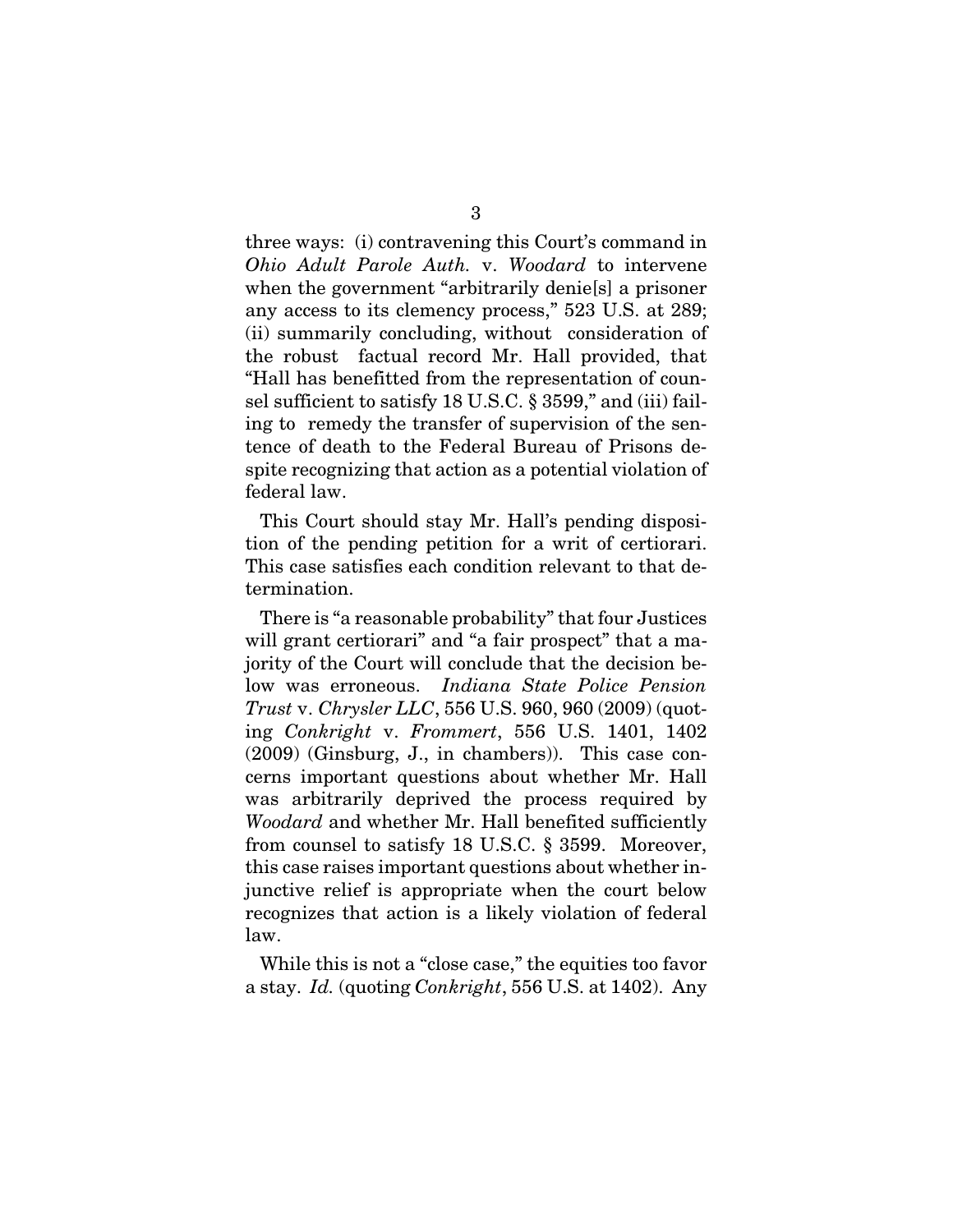marginal harm the government might face from a potentially short stay pending resolution of the petition for a writ of certiorari pales in comparison to the irreversible harm that "[r]effusing a stay may visit" on Mr. Hall. *Philip Morris USA Inc.* v. *Scott*, 561 U.S. 1301, 1305 (2010) (Scalia, J., in chambers).

Mr. Hall respectfully asks that this Court stay his execution pending petition for a writ of certiorari. Because his execution is scheduled for November 19, 2020 at 6:00 p.m. EST, Mr. Hall respectfully asks this Court to order briefing on this application before then, or administratively stay the mandate pending disposition.

### OPINIONS BELOW

The D.C. Circuit's decision is attached to Petitioner's Appendix at Appendix A. Pet. App. 1a-7a. The District Court's order denying the preliminary injunction is attached to Petitioner's Appendix at Appendix D. Pet. App. 33a.

#### **JURISDICTION**

The D.C. Circuit entered judgment on November 19, 2020. The mandate also issued on November 19, 2020. This Court's jurisdiction is invoked under 28 U.S.C. § 1254(1).

## STATUTORY AND CONSTITUTIONAL PROVISIONS INVOLVED

The Federal Death Penalty Act, 18 U.S.C. § 3596(a), provides:

A person who has been sentenced to death pursuant to this chapter shall be committed to the custody of the Attorney General until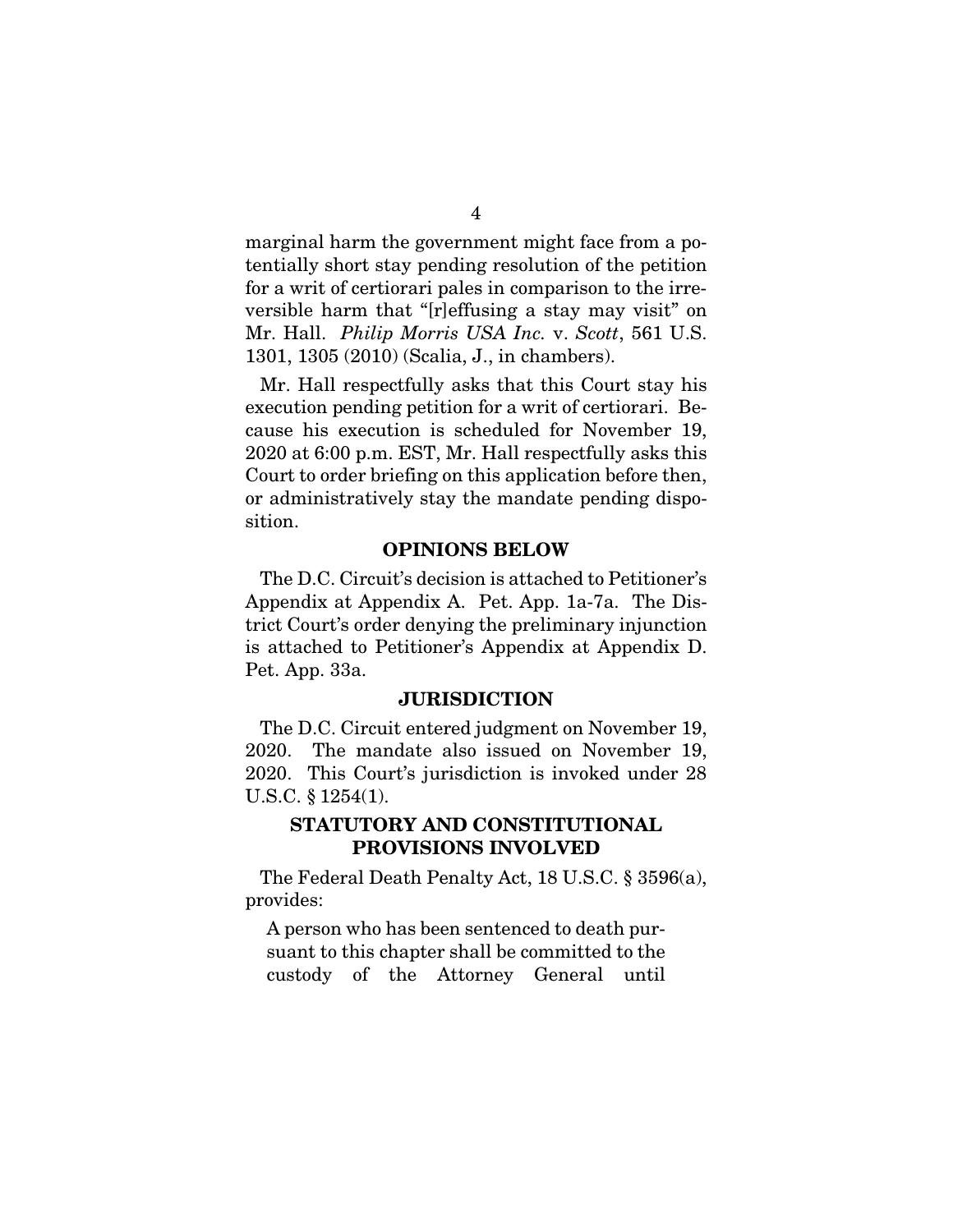exhaustion of the procedures for appeal of the judgment of conviction and for review of the sentence. When the sentence is to be implemented, the Attorney General shall release the person sentenced to death to the custody of a United States marshal, who shall supervise implementation of the sentence in the manner prescribed by the law of the State in which the sentence is imposed.

USA Patriot Improvement and Reauthorization Act, 18 U.S.C. § 3599(e), provides:

Each attorney so appointed shall represent the defendant throughout every subsequent stage of available judicial proceedings, including \* \* \* all available post-conviction process \* \* \* and shall also represent the defendant in  $***$  proceedings for executive or other clemency as may be available to the defendant.

The Administrative Procedure Act, 5 U.S.C. § 706(2)(A)-(C), provides:

The reviewing court shall \* \* \* hold unlawful and set aside agency action, findings, and conclusions found to be \* \* \* in excess of statutory jurisdiction, authority, or limitations, or short of statutory right \* \* \*.

The Fifth Amendment to the U.S. Constitution, U.S. Const., amend. V provides:

No person shall  $***$  be deprived of life, liberty, or property, without due process of law.

The Sixth Amendment to the U.S. Constitution, U.S. Const., amend. VI provides: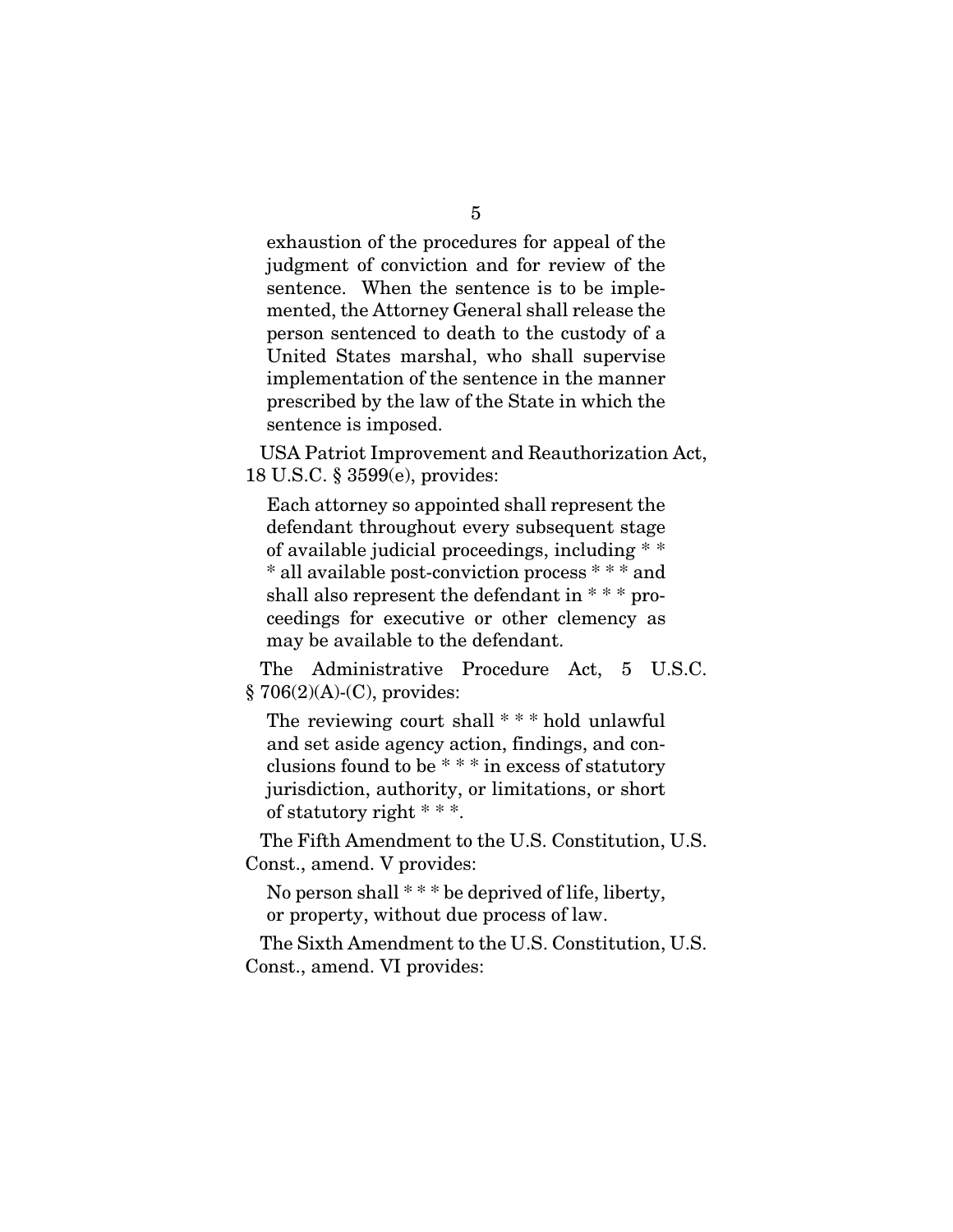In all criminal prosecutions, the accused shall \* \* \* have compulsory process for obtaining witnesses in his favor, and to have the Assistance of Counsel for his defense.

#### STATEMENT

### A. Statutory and Regulatory Background

#### i. 18 U.S.C. § 3599

In 1988, when Congress reinstated the federal death penalty, it also codified "enhanced rights of representation" for capital cases in federal courts. Anti-Drug Abuse Act of 1988, Pub. L. No. 100-690, § 7001(b), 102 Stat. 4181, 4387-88. Then codified at 21 U.S.C.  $§ 848(q)$ , these enhanced rights guaranteed automatic representation of counsel from the commencement of the federal proceeding through any execution. *Id.* at  $§ 7001(q), 102$  Stat. 4394. In particular, Congress guaranteed that defendants facing the federal death penalty would have a statutory right to counsel in "proceedings for executive or other clemency as may be available to the defendant." *Id*.

In 2006, 21 U.S.C. § 848 was repealed and replaced by 18 U.S.C. § 3599, "Counsel for financially unable defendants," as part of the USA Patriot Improvement and Reauthorization Act. Pub. L. No. 109-177, § 221, 120 Stat. 192 (2006). Section 3599 does not alter §  $848(q)$ 's provision that federal prisoners facing the death penalty are guaranteed counsel in "proceedings for executive or other clemency as may be available to the defendant." 18 U.S.C. § 3599(e).

This Court has since noted that "[i]n authorizing federally funded counsel to represent their state clients in clemency proceedings, Congress ensured that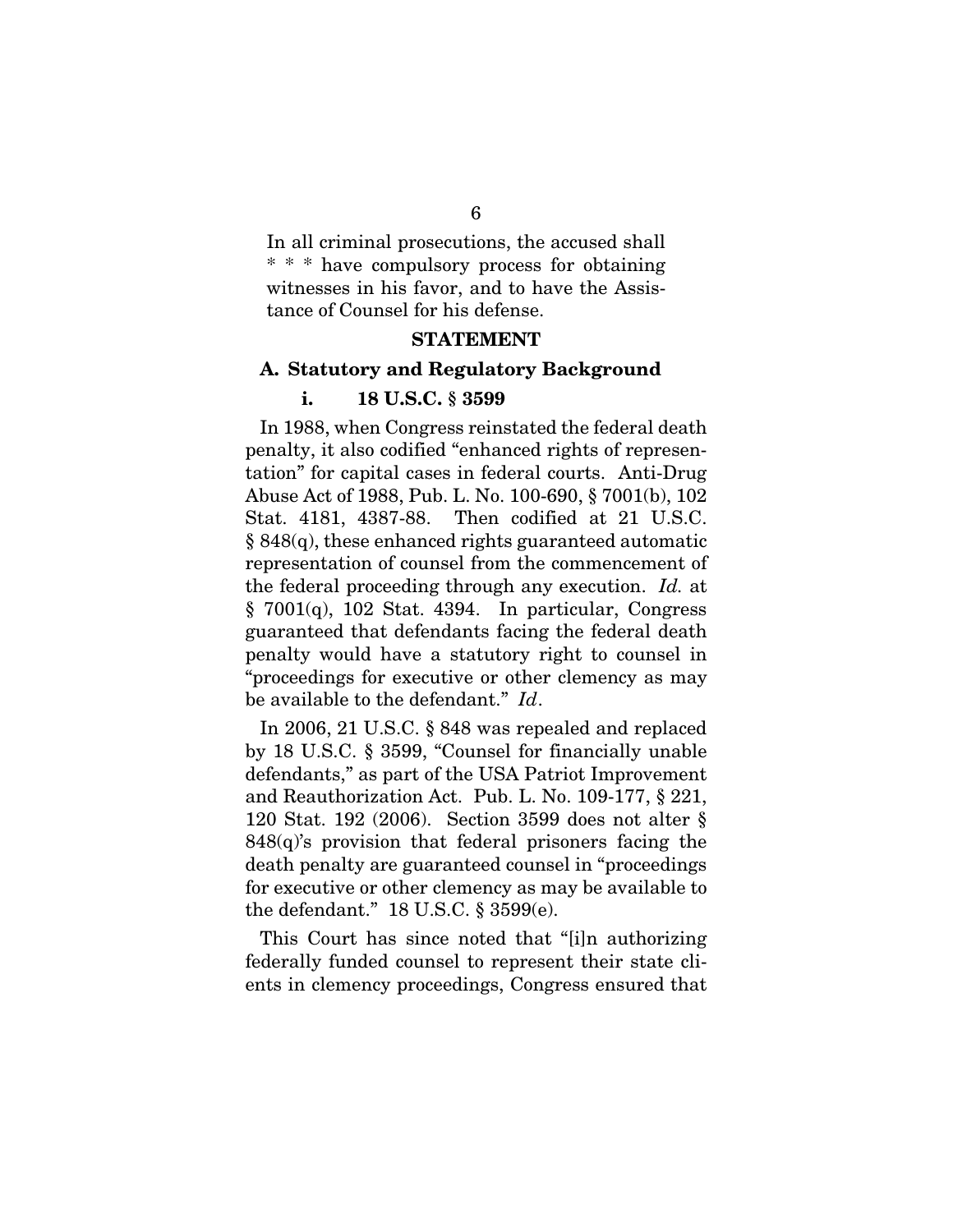no prisoner would be put to death without meaningful access to the 'fail-safe' of our justice system." *Harbison*, 556 U.S. at194. The same right applies to federal prisoners in pursuit of federal clemency. *See id*. at 186-187.

#### ii. 18 U.S.C. § 3596(a)

Until 1937, federal law mandated that the U.S. Marshals Service (USMS) carry out all federal executions. *See* An Act for the Punishment of Certain Crimes Against the United States, ch. 9, § 33, 1 Stat. 112, 119 (1790). In 1937, though Congress changed the manner by which federal executions would be conducted, it maintained its requirement that they be carried out by the USMS. 18 U.S.C. § 542 (1937) (the "1937 Act").

Statutory authority continues to rest with the U.S. Marshals Service today. In 1994, Congress passed the Federal Death Penalty Act ("FDPA"). *See* Violent Crime Control and Law Enforcement Act of 1994, Pub. L. No. 103-322, 108 Stat. 1796 (1994), codified at 18 U.S.C. §§ 3591-3598. The FDPA directed "a United States Marshal [to] supervise implementation of the sentence." 18 U.S.C. § 3596(a).

The Department of Justice ("DOJ") understood that the 1994 FDPA placed the authority to carry out executions in the hands of the USMS and not the Attorney General or the Federal Bureau of Prisons ("BOP"). In a 1994 memo, the USMS General Counsel wrote that "the most notable aspect [of the FDPA] for the Marshals Services is our responsibility in implementing the Federal sentence." Memo. from Deborah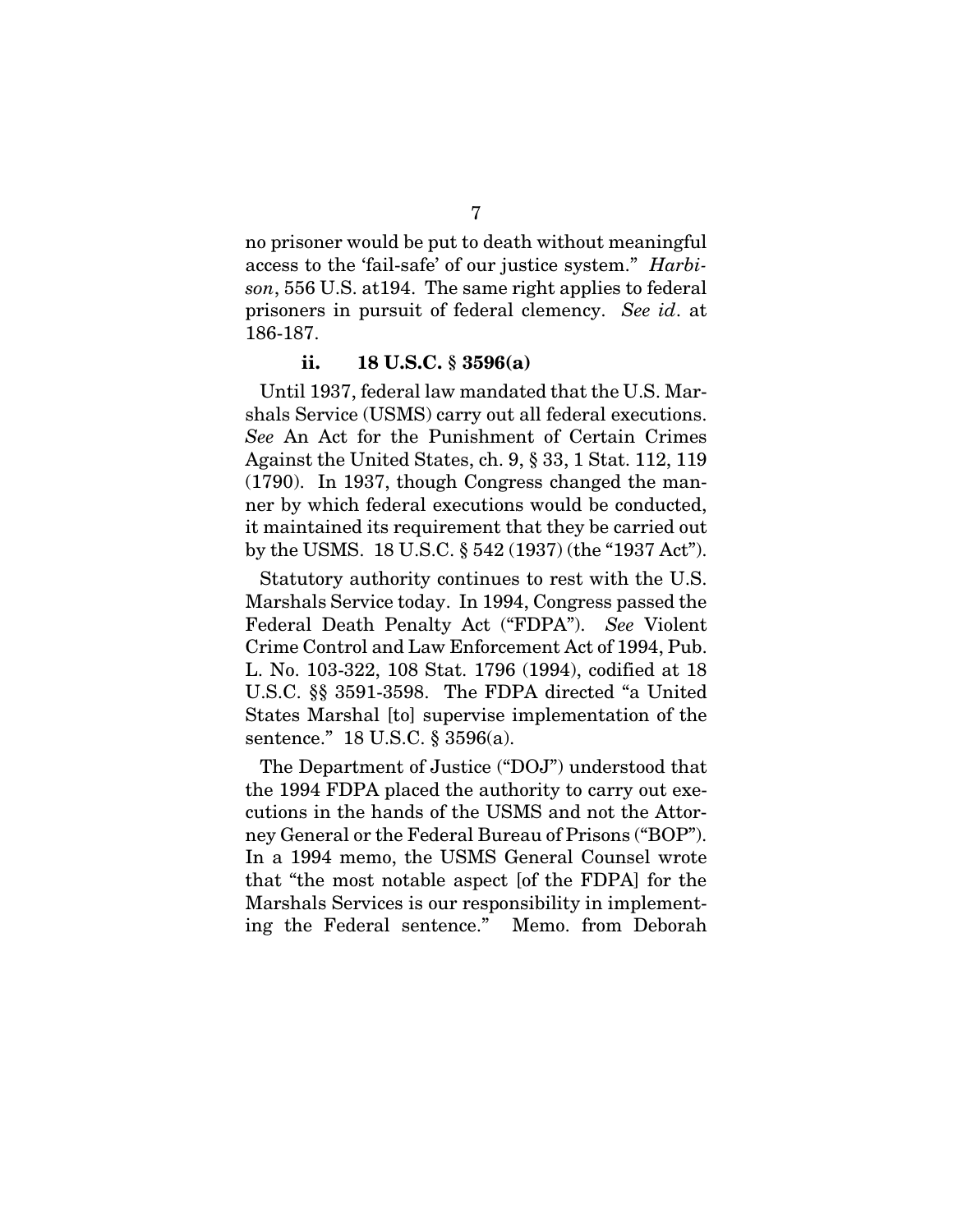Westbrook to Dir. Gonzalez 2 (Sept. 9, 1994).<sup>2</sup> DOJ has since asked Congress several times to amend the FDPA to grant BOP authority to perform executions but Congress has consistently rejected those overtures. *See e.g.*, H.R. 1087, 105th Cong. (1997); H.R. 851, 110th Cong. (2007).

## iii. The Bureau of Prisons' Execution Protocol

In 1993, the BOP issued an execution protocol manual governing federal executions, which required the Warden of USP Terre Haute to provide at least ninety days' notice of a planned execution to a federal death row prisoner in advance of the scheduled execution date. The protocol was reissued various times between 1993 and 2019, and each time, the ninety-day minimum notice guarantee remained unchanged.

On July 25, 2019, DOJ announced that after a nearly two-decade hiatus, it would restart federal executions pursuant to a revised BOP execution protocol ("2019 Execution Protocol"). Although the FDPA authorized the USMS to carry out death sentences, the 2019 Execution Protocol purported to reassign that statutorily guaranteed authority to the BOP. Again, the ninety-day minimum notice period persisted.

Though the ninety-day notice guarantee has been in effect from 1993 through 2020, in practice, the BOP's minimum notice guarantee has been much longer. Between January 2001 and August 2020, the BOP

<sup>2</sup> *Available at*: https://files.deathpenaltyinfo.org/documents/United-States-Marshals-Federal-Execution-Documents.pdf at 20.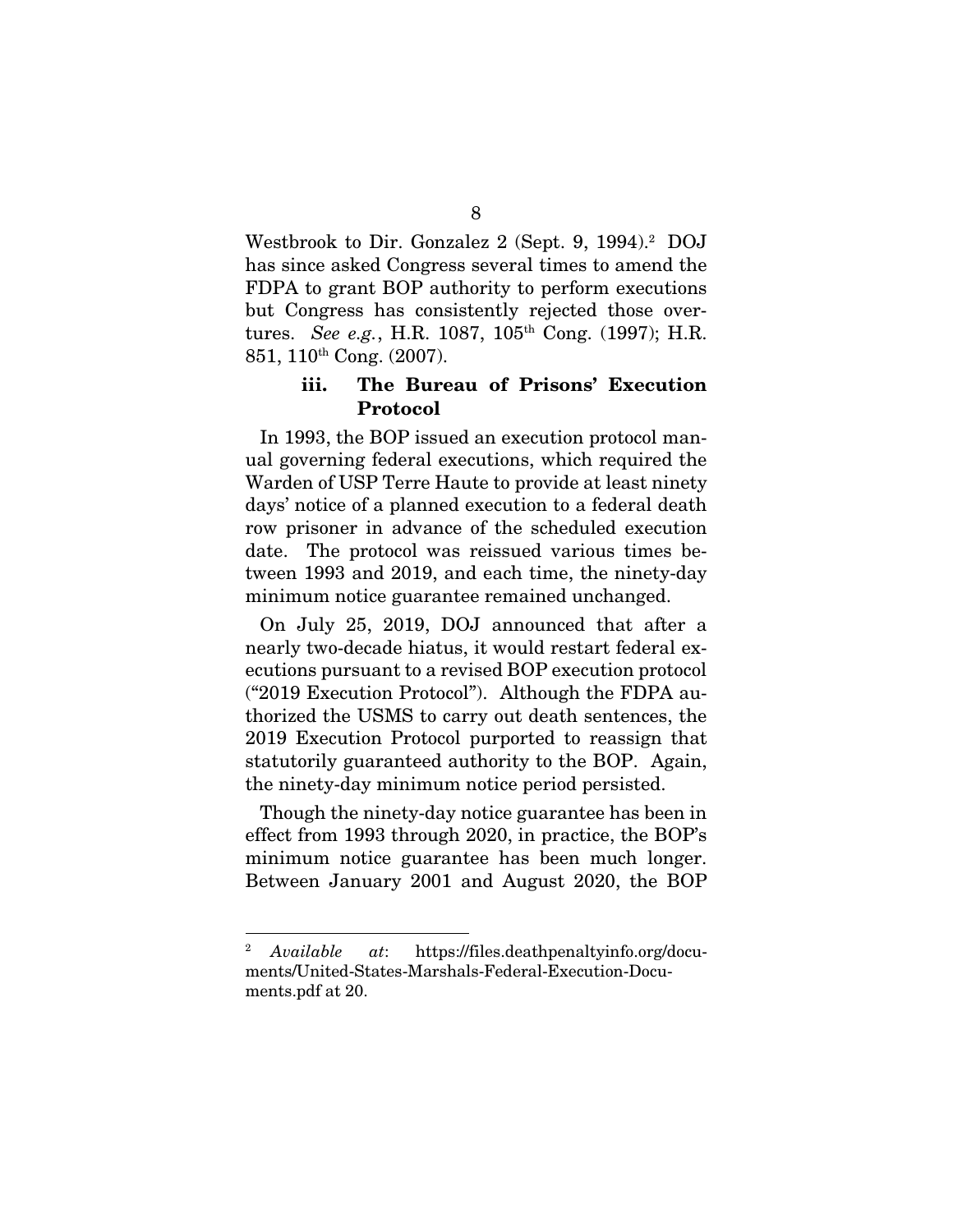had never provided a notice period of less than 120 days for an initial execution date.

On July 21, 2020, BOP revised its execution protocol, without explanation, to substantially shorten the required notice period to just fifty days, with the added provision that the Warden had discretion to provide as little as twenty days' notice.

#### B. Factual and Procedural History

1. In 1995, Mr. Hall was tried on counts of (a) kidnapping in which a death occurred; (b) conspiracy to commit kidnapping; (c) traveling in interstate commerce to promote possession of marijuana with intent to distribute; and (d) using and carrying a firearm during a crime of violence. Mr. Hall, who is Black, was convicted on all counts by all-White jury and sentenced to death pursuant to the Federal Death Penalty Act of 1994. One of the prosecutors who picked that all-White jury was Assistant United States Attorney Paul Macaluso who, years after Mr. Hall's trial and § 2255 proceedings concluded, was found by this Court in *Miller-El* v. *Dretke*, 545 U.S. 231 (2005) to have violated *Batson* by striking Black jurors based on their race. The Fifth Circuit subsequently concluded that Macaluso had also violated *Batson* in another case, *Reed* v. *Quarterman*, 555 F.3d 364 (5th Cir. 2009).

Mr. Hall appealed his conviction, which the Fifth Circuit affirmed and denied rehearing on October 1, 1998. *United States* v. *Hall*, 152 F.3d 381 (5th Cir. 1998). This Court declined review. *Hall* v. *United States*, 526 U.S. 1117 (1999).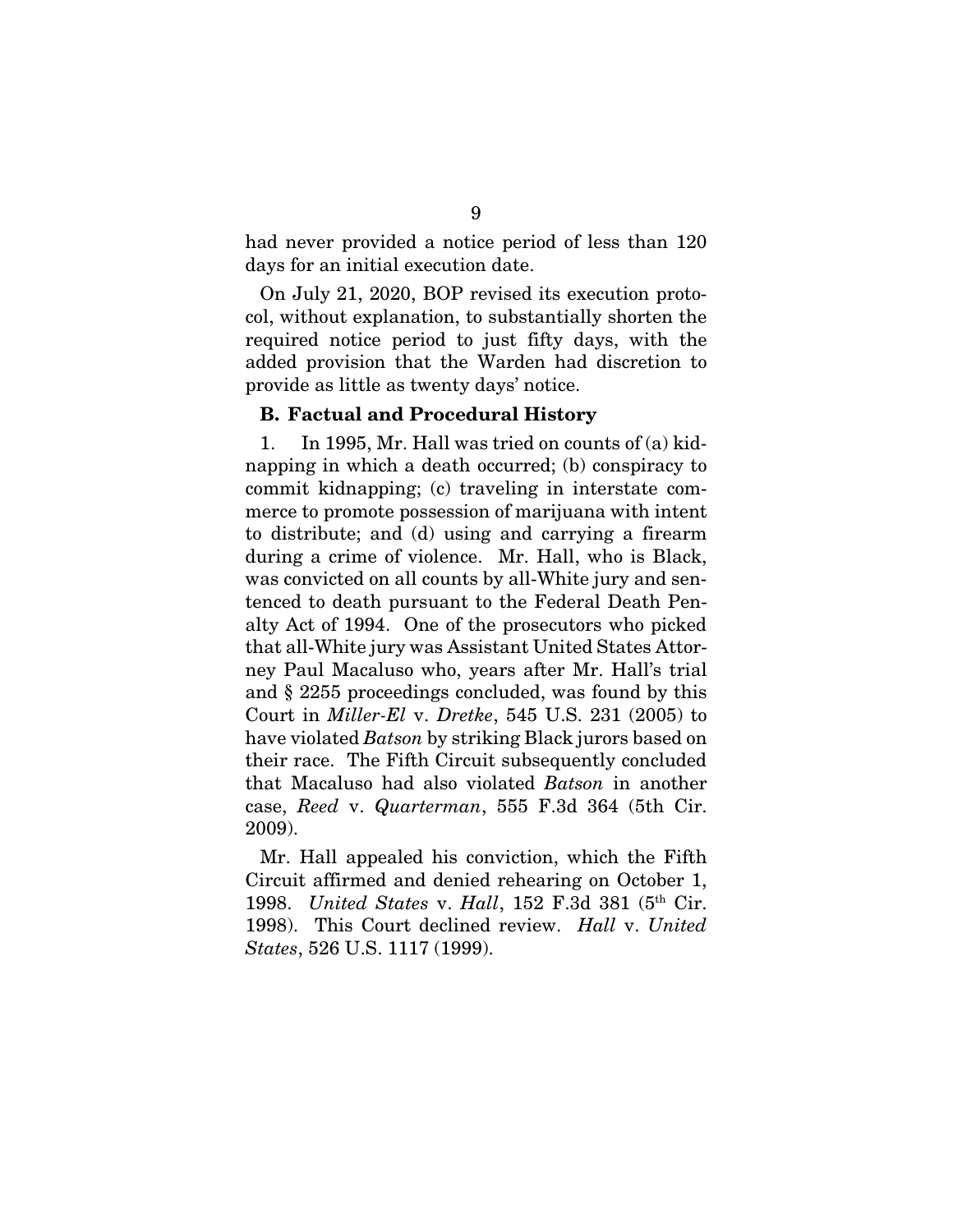In May 2000, Mr. Hall moved to vacate his conviction and sentence pursuant to 28 U.S.C. § 2255 in the District Court. In June 2002, after the district court denied multiple discovery motions, he filed an amended motion to vacate, which he then amended once more in September 2002. Mr. Hall raised nine issues in his second amended motion to vacate. Mr. Hall did not raise Macaluso's history as a *Batson* violator because that information was not yet reasonably knowable; neither *Miller-El* nor *Reed* had been decided.

2. After Mr. Hall's initial § 2255 proceedings concluded, he intervened in a pending civil action brought by other federal death row prisoners challenging the legality of the BOP's lethal injection protocol. Mot. to Intervene, *Roane* v. *Gonzales*, No. 1:05-cv-02337-TSC (D.D.C. Apr. 27, 2007), ECF No. 38. With the government's consent, the district court entered a preliminary injunction barring Mr. Hall's execution, which remained in place for more than thirteen years, from June 2007 until September 2020. *See* Order *Roane* v. *Gonzales*, No. 1:05-cv-02337-TSC, ECF No. 68.<sup>3</sup> On September 20, 2020, that injunction was vacated upon a motion by the government. *In the Matter of Fed. Bureau of Prisons' Execution Protocol Cases*, No. 19-mc-145 (TSC), 2020 WL 5594118 at \*19 (D.D.C. Sept. 20, 2020). Just ten days later, on September 30, 2020, DOJ announced that "Attorney General William P.

<sup>&</sup>lt;sup>3</sup> Mr. Hall's claims were consolidated with those of other federal death row prisoners in 2019. *See In the Matter of Fed. Bureau of Prisons' Execution Protocol Cases*, No. 19-mc-145- TSC (D.D.C.).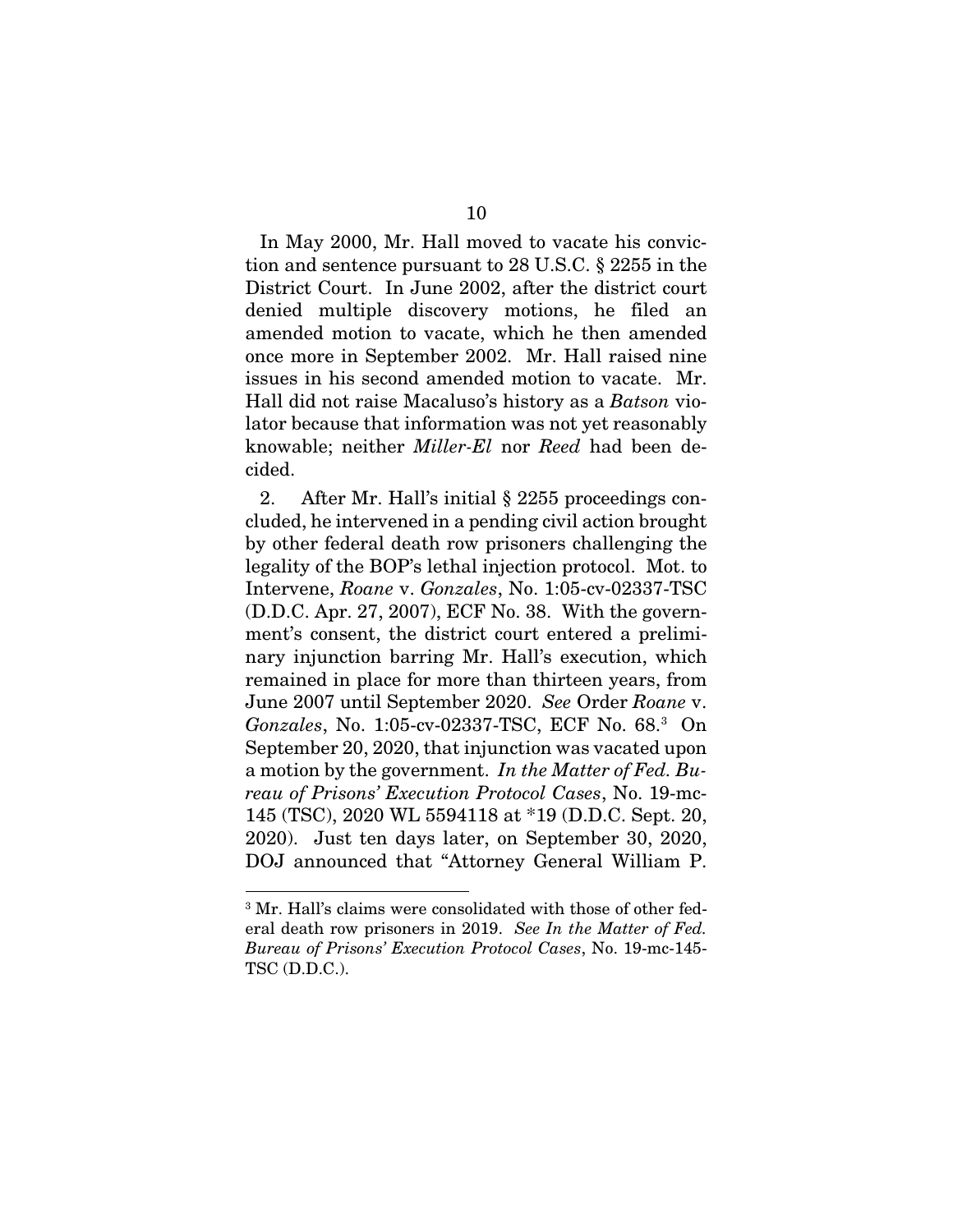Barr [had] directed the Federal Bureau of Prisons to schedule the execution of Orlando Cordia Hall \* \* \* "<sup>4</sup> Mr. Hall's execution was scheduled for November 19, 2020—exactly 50 days after he received notice. *See id.*

3. The scheduling of Mr. Hall's execution triggered a 30-day deadline to file a clemency petition and an additional 15-day period in which to file any supporting evidence. This 45-day period was marked by a dramatic surge in COVID-19 cases, hospitalizations, and death in the United States. For example, on October 30—the day Mr. Hall's clemency petition technically became due—the United States hit its highest daily number of coronavirus cases since the pandemic began, recording at least 99,000 new infections. CDC COVID Data Tracker, Ctr. for Disease Control and Prevention (Nov. 18, 2020), https://covid.cdc.gov/covid-data-tracker/#trends\_dailytrendscases ("CDC Daily Tracker").

4. Due to the pandemic, Mr. Hall's counsel have been unable to conduct an adequate clemency investigation without putting their health and safety—as well as the health and safety of their families, witnesses, and others—at serious risk.

At the core of Mr. Hall's effort to obtain a reprieve and a commutation of his sentence lie the following questions: What was Mr. Hall's culpability relative to that of his codefendants, of whom he is now the only

<sup>4</sup> Press Release No. 20-1,034, Execution Scheduled for Federal Death Row Inmate Convicted of Murdering a Child, Dep't of Justice (Sept. 30, 2020), https://www.justice.gov/opa/pr/execution-scheduled-federal-death-row-inmate-convicted-murdering-child.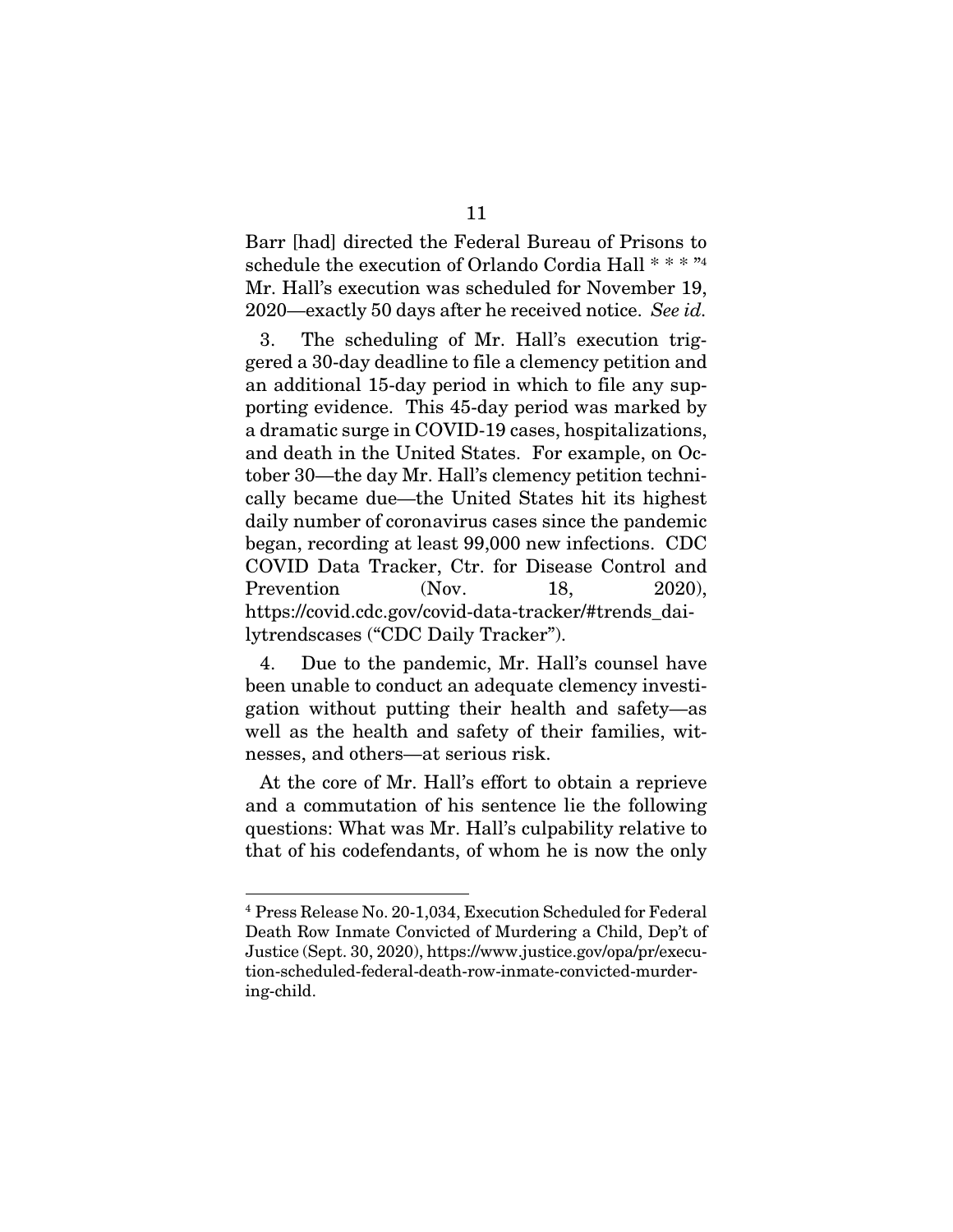one to face the death penalty? Do any circumstances in his upbringing or background—like the fact that he was sexually assaulted as a child, *see* Pet. App. 40a– 41a —help provide mitigating context for his actions? Can he be safely incarcerated if his life is spared? Given his involvement in an admittedly outrageous crime, is he remorseful for the shocking loss he inflicted on the victim's loved ones? And what positive value does Mr. Hall's life still possess, such that it should be preserved? Gathering evidence to answer those questions—whether from first-person witness accounts, documents, or other sources—is counsel's task in pursuing clemency.

Pursuing these avenues requires investigation. To explore issues of relative culpability, for example, counsel must interview Mr. Hall's codefendants.<sup>5</sup> To take another example, to rebut the jury's prediction that Mr. Hall would pose too great a threat of violence in custody to risk sparing his life, counsel need to interview the witnesses, many of them corrections professionals, who can corroborate Mr. Hall's remarkably successful adjustment to confinement in prison, where

<sup>&</sup>lt;sup>5</sup> One of these co-defendants gave multiple detailed statements to the authorities without ever suggesting that Mr. Hall had taken part in sexually assaulting the victim, only to add that allegation after repeated interrogations. *See* Pet. App. 37a-38a. While Mr. Hall's post-conviction proceedings were pending, that co-defendant remained in prison and vulnerable to retaliation. *Id*. at Pet. App 45a-46a. Now out of prison for good (which was not the case until this spring, when the pandemic was already ravaging the United States), he could well acknowledge that his trial testimony against Mr. Hall on this point was false—a crucially important admission for purposes of Mr. Hall's clemency effort. *Id*.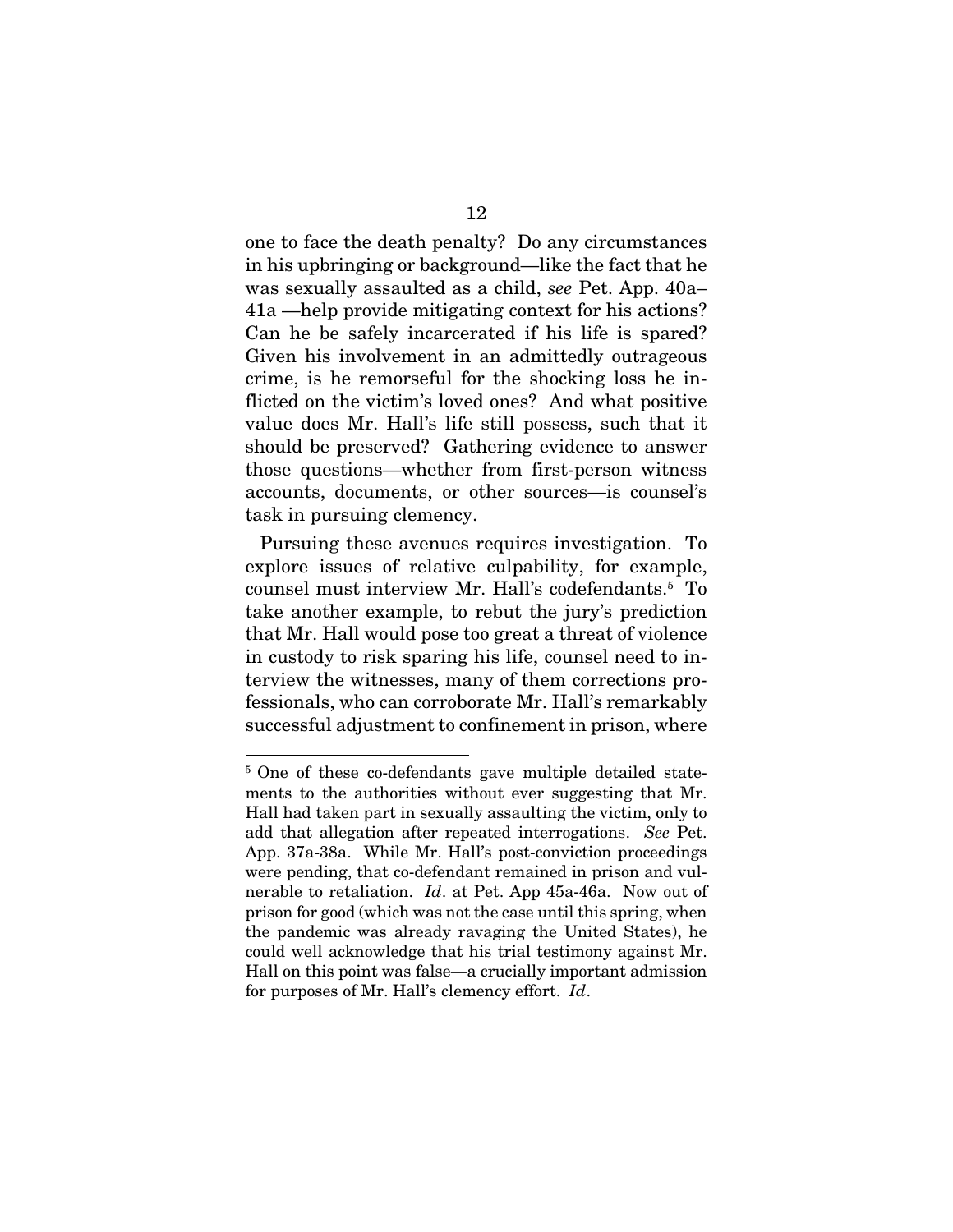he has proven altogether non-violent and compliant. *Id*. at 41a-43a. And with respect to the value Mr. Hall's life brings to his large extended family and network of friends, there are numerous witnesses who can describe how Mr. Hall "relates to family members, how he shares joy at their successes and commiserates with their failures, and how he helps provide a steady source of love and understanding for his children as they navigate their own lives as parents." *Id*. at 48a-49a; *see also id*. at 46a-49a (explaining counsel's view that "providing a detailed account of the very strong bonds [Mr. Hall] shares with his immediate and extended family, and the vital and positive role he plays in their lives" may be "the most significant—and significantly unfinished—task in fully developing a clemency application for Mr. Hall").

None of this investigation can be conducted remotely; instead, it must be pursued through *in-person* interviews with potential witnesses. This is so for several reasons.

First, such interviews are required by the professional standards and norms for capital defense, which counsel are duty-bound to respect. *See* Decl. of Dr. Elizabeth Vartkessian ¶ 11, No.1:20-cv-03814, *Hall* v. *Barr*, (D.D.C. Nov. 3, 2020), ECF No. 1-12 ("Vartkessian Decl.") ("The professional duty to investigate imposed by national standards for capital defense applies at every stage of the proceedings;" "reasonably effective counsel must \* \* \* undertake such investigation as part of whatever clemency proceedings may be available to the client, and to determine whether legal issues may remain to be litigated on the client's behalf after an initial round of appeals and post-conviction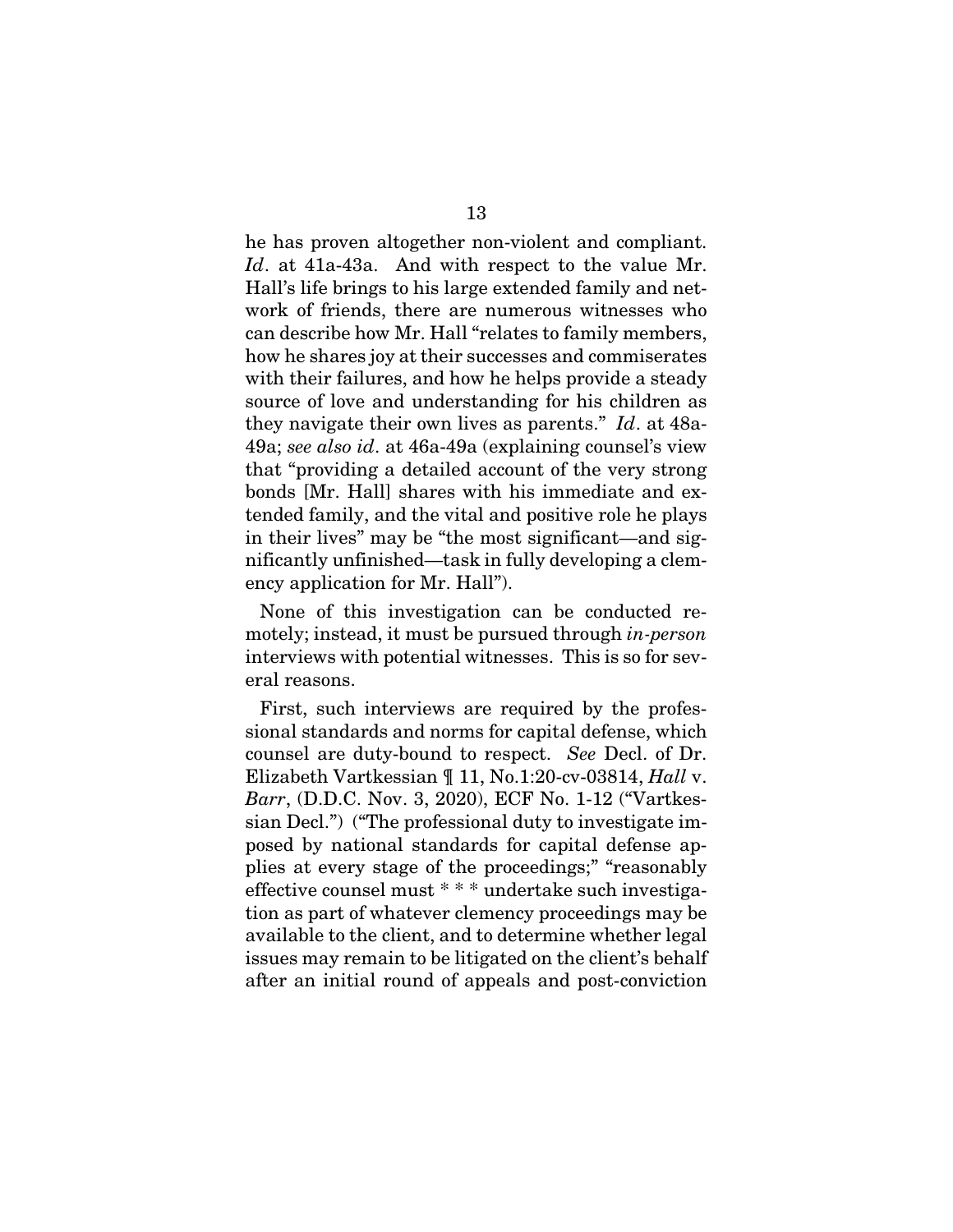review"); *id*. ¶ 6 ("Prevailing national standards [for defending death penalty cases] require counsel or their representative to conduct mitigation interviews in person"); *id*. ¶ 9 ("While the [government's] decision to seek a death sentence is discretionary, the capital defense team's duty to adhere to prevailing professional standards at every stage of the proceedings, including in seeking clemency or in evaluating the prospects of emergency litigation on the eve of an execution, is not"); Decl. of Jeremy Schepers ¶ 2, No.1:20 cv-03814, *Hall* v. *Barr*, (D.D.C. Nov. 3, 2020), ECF No. 1-22, ("Schepers Decl.") (applicable national standards for the performance of the capital defense team mandate "[*i*]*n-person* interviews with witnesses") (emphasis added); *id*. at Ex. 1 to Schepers Decl.

Second, and perhaps more important, those prevailing professional norms require in-person contact with witnesses precisely because such contact has proven through long experience to be *what works*. "[S]haring of personal family memories \* \* \* requires that the defense team establish rapport, spending time with witnesses to earn their trust," and "[e]xperience teaches that this is the only route to eliciting the necessary family and social history information"—an "interpersonal, necessarily emotional process" that "cannot be accomplished except *in person*." *Id.* ¶ 4 (emphasis added); *see also*, *e.g*., Vartkessian Decl. at Appendix 2 ¶¶ 23–39 ("face-to-face in-person interviews" are indispensable to ensuring that the information obtained is accurate and complete).

Unfortunately, since spring the hazardous conditions imposed by the coronavirus pandemic have made, and continue to make, any such investigation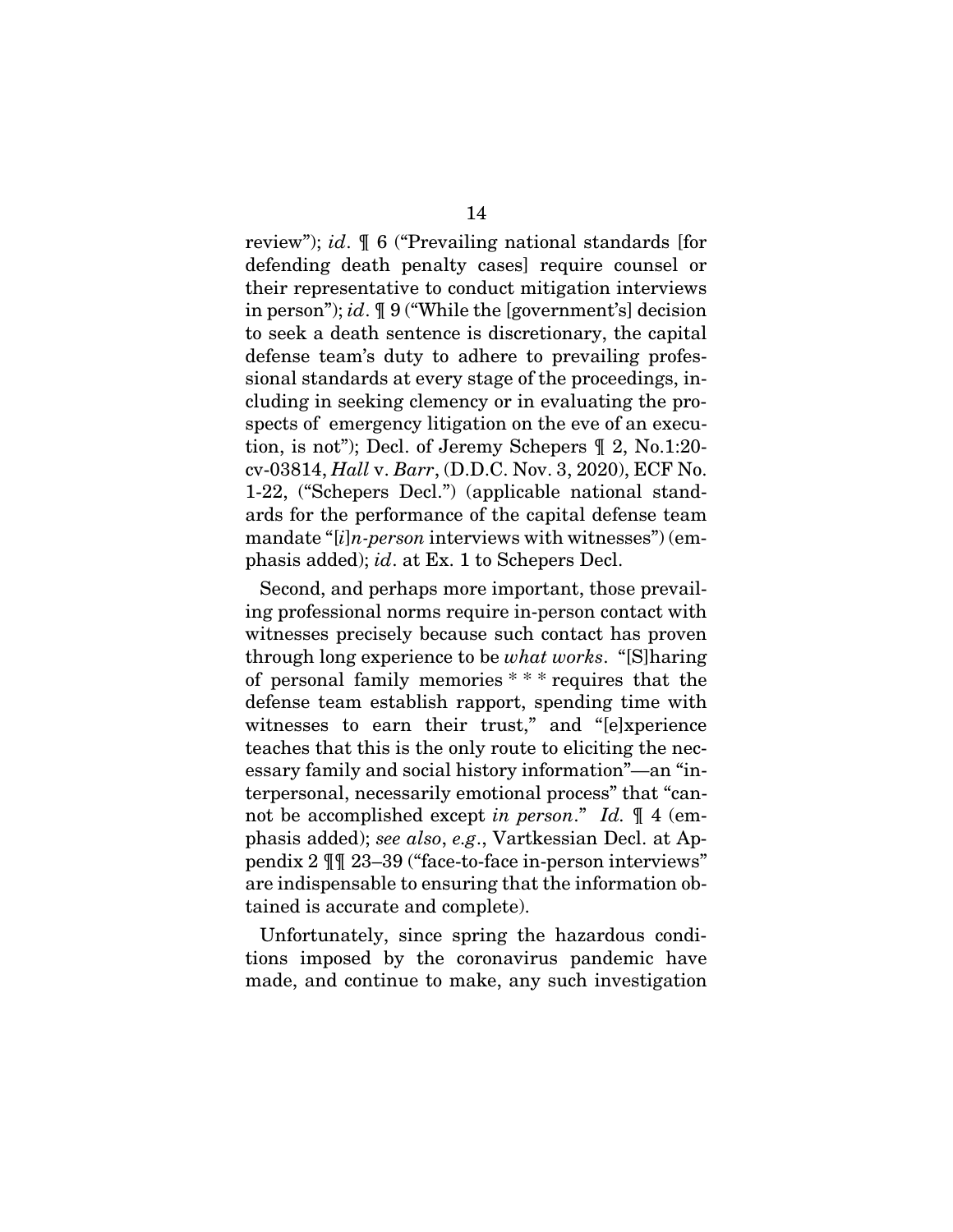entirely impossible. *See* Schepers Decl. ¶ 4 ("The spread of the virus led us to suspend in-person efforts to conduct typical (and necessary) fact and mitigation investigation activities that require in-person contact under the prevailing professional norms," in order to protect the health and safety "not only \* \* \* of our legal team, but also of those witnesses with whom they might come in contact"). As one extensively credentialed expert put it, the necessary investigation into the client's background "cannot proceed in a pandemic without violating minimum standards of performance," and presently "cannot \* \* \* be done in a manner that is safe for both witnesses and capital defense team members." Vartkessian Decl. ¶ 10.

Reflecting the urgent health risks associated with conducting in-person investigation during the pandemic, capital defense organizations in Texas (where much of the Hall clemency investigation would take place), *see* Pet. App. 38a-40a, have suspended all such activities until the pandemic is brought under control. *See* Decl. of Tivon Schardl ¶¶ 4–5, No.1:20-cv-03814, *Hall* v. *Barr*, (D.D.C. Nov. 3, 2020), ECF No. 1-14 (no in-person investigation by employees of the Capital Habeas Unit of the Federal Public Defender for the Western District of Texas until the pandemic abates); Schepers Decl. ¶¶ 4–5 (same, for the corresponding unit of the Northern District federal public defender); Decl. of Randi Chavez ¶¶ 3-4, No.1:20-cv-03814, *Hall*  v. *Barr*, (D.D.C. Nov. 3, 2020), ECF No. 1-13 (same, for the nonprofit law office Texas Defender Service); Decl. of Benjamin B. Wolff ¶¶ 5-6, No.1:20-cv-03814, *Hall* v. *Barr*, (D.D.C. Nov. 3, 2020), ECF No. 1-16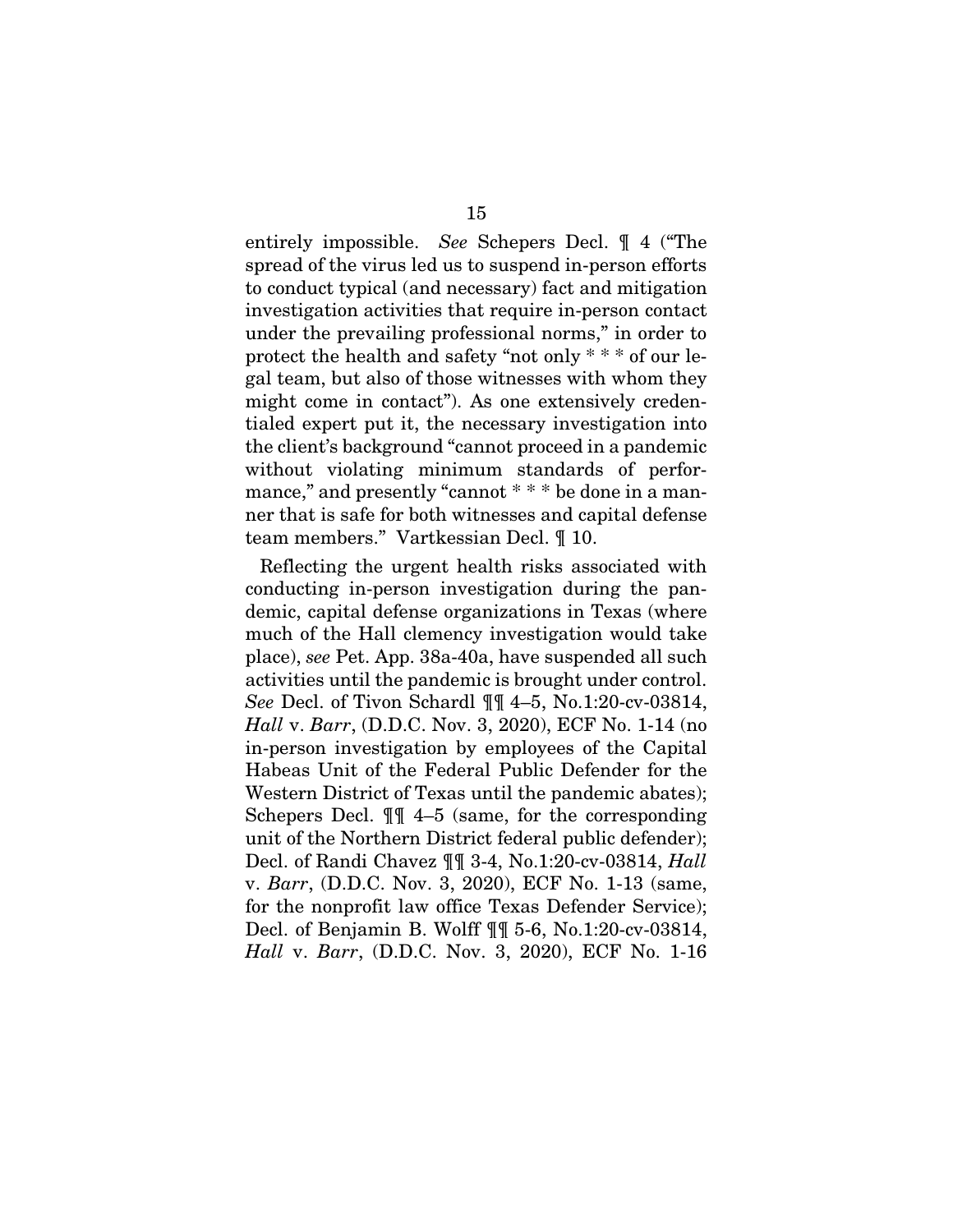(same, for the Texas State Office of Capital and Forensic Writs).

And the task of conducting an adequate clemency investigation in this case—which, all told, would require Mr. Hall's counsel to travel by airplane to states including Arkansas, Louisiana, Missouri, Texas, and Wisconsin—is made all the more impossible by the fact that both of Mr. Hall's long-time counsel face particular risks with respect to COVID-19. Ms. Widder was previously hospitalized with tuberculosis and has several other underlying health conditions that increase her risk of serious illness or death. Pet. App. 55a-62a. She is also the sole caregiver for her twelveyear-old daughter who also suffers from an underlying health condition. *Id.* at 62a. Any risk of exposure to Ms. Widder will also risk the health and safety of her daughter. *Id*. Mr. Owen suffers from several medical conditions that increase his risk of serious illness or death, as does his wife. *Id.* at 51a-52a. Current CDC Guidelines discourage all travel, but especially for persons with underlying health conditions or family members with underlying health conditions, such as Ms. Widder and Mr. Owen.

The government has not contested any of these facts. The panel ignored them entirely (as did the district court); neither of the decisions even acknowledges any of this robust evidence that Mr. Hall presented in support of his claims.

5. Due to the conditions created by the pandemic, and the clear impossibility of conducting a safe and adequate clemency investigation in just 45 days during a surging pandemic, Ms. Widder and Mr. Owen wrote to the pardon attorney to request a reprieve of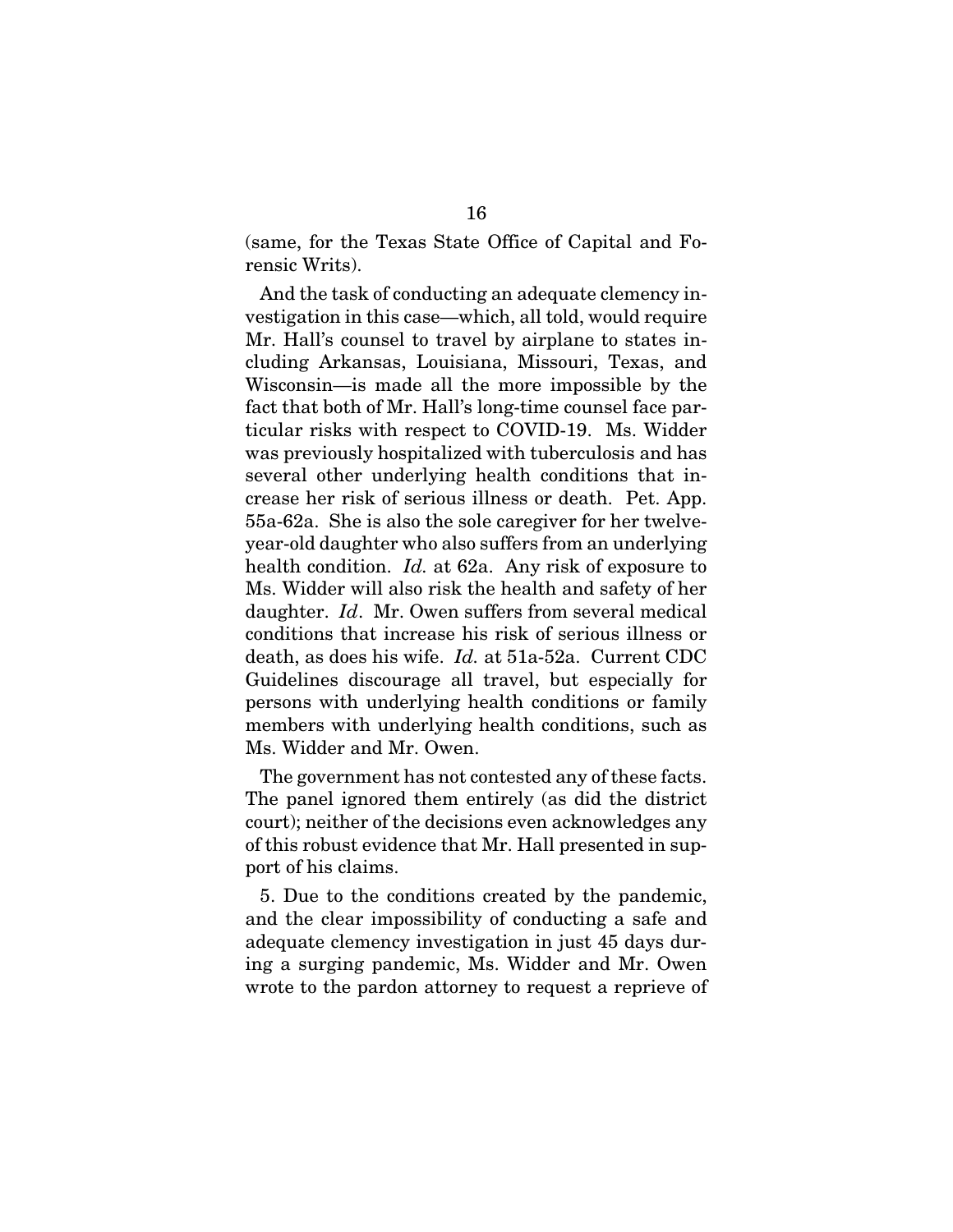Mr. Hall's execution date. *See* Ltr. from Robert Owen & Marcia Widder, Counsel for Orlando Hall, to Hon. Rosalind Sargent-Burns, Acting Pardon Attorney, U.S. Dep't. of Just. & Hon. Pat Chipollone, White House Counsel (Oct. 30, 2020).<sup>6</sup>

The automated reply to Mr. Owen's email explained that the decision process is "extremely lengthy due to the volume of matters pending and the need to carefully examine and investigate all requests and supporting documentation" and that it thus can take "1- 3 months" for petitions to be accepted for review. *See* E-Mail Corr., *Hall* v. *Barr*, No. 1:20-cv-03184-TSC (D.D.C. Nov. 3, 2020), ECF No. 1-19.

On November 2, Mr. Owen received further communications from the Office of the Pardon Attorney ("OPA"), who stated that OPA had no authority to reprieve, withdraw, or reschedule Mr. Hall's execution date, but could instead convert Mr. Owen's October 30 letter to a commutation petition, accept evidence through November 14, and conduct a telephonic hearing during the week of November 2. See E-Mail Corr., *Hall* v. *Barr*, No. 20-3184 (D.D.C. Nov. 3, 2020), ECF No. 1-20. In other words, the "process" the government offered Mr. Hall included: (i) 30 days to conduct a clemency investigation and prepare a clemency investigation, which began running amidst the worst public health crisis of all time and days after a 13-year long injunction sparing Mr. Hall from execution was lifted; (ii) a hearing a few days after that petition would have been due, but before any supporting

<sup>6</sup> *Available at Hall* v. *Barr*, No. 20-3184 (D.D.C. Nov. 3, 2020), ECF No. 1-18.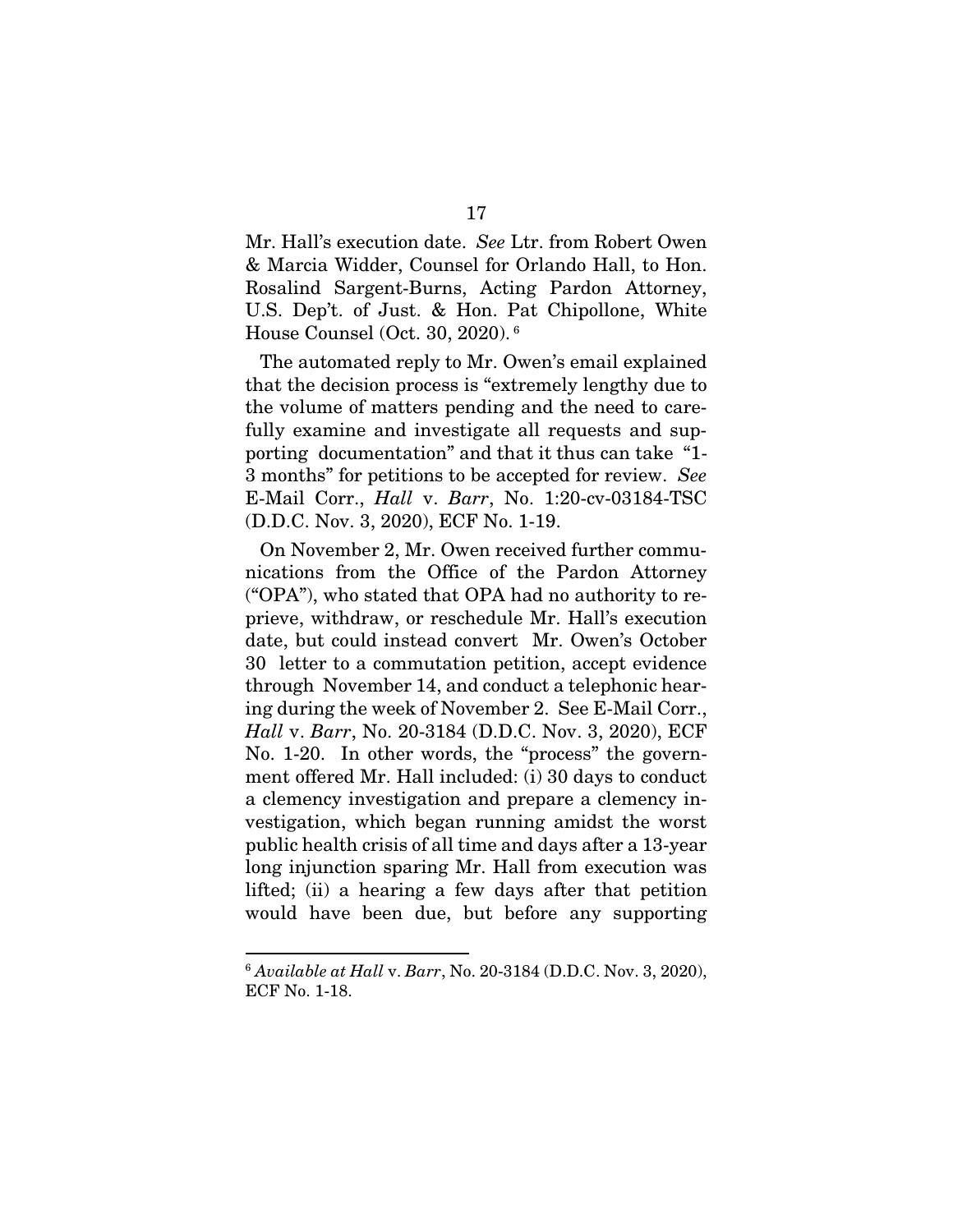evidence would have been received; and (iii) a total of five days—two of which were a Saturday and a Sunday—for OPA to "carefully examine and investigate" Mr. Hall's plea for mercy and make an informed recommendation to the president.

Thereafter, Mr. Hall brought suit and sought a preliminary injunction barring his execution until such time as he and his counsel could safely conduct the necessary interviews and investigation to meaningfully access the clemency process. *See* Memo. in Supp. of Mot. for TRO & Prelim. Inj., *Hall* v. *Barr*, 1:20-cv-03184-TSC, ECF No. 3-1 (D.D.C. Nov. 3, 2020).

The district court denied his motion for a preliminary injunction on the basis that he had not shown a likelihood of success on the merits. Pet. App. XX Mem. Op. at 5, *Hall* v. *Barr*, et al., 1:20-cv-03184-TSC, ECF No. 23 (D.D.C. Nov. 3, 2020).

A panel of the D.C. Circuit affirmed, finding that (i) Mr. Hall's due process rights were satisfied because he was offered the opportunity to file a clemency petition, even though the combination of the pandemic and the government's arbitrary truncation of the notice period made it impossible to conduct any investigation that would have informed such a petition; (ii) Mr. Hall's statutory right to counsel under 18 U.S.C. § 3599 was satisfied because Mr. Hall was technically represented by counsel (again, ignoring the conditions of the pandemic that hamstrung this counsel from meaningfully pursuing clemency in any way); and (iii) while recognizing that it was debatable whether the BOP's arrogation of U.S. Marshal's authority to supervise the implementation of death sentences violated federal law, declining to reach the likelihood of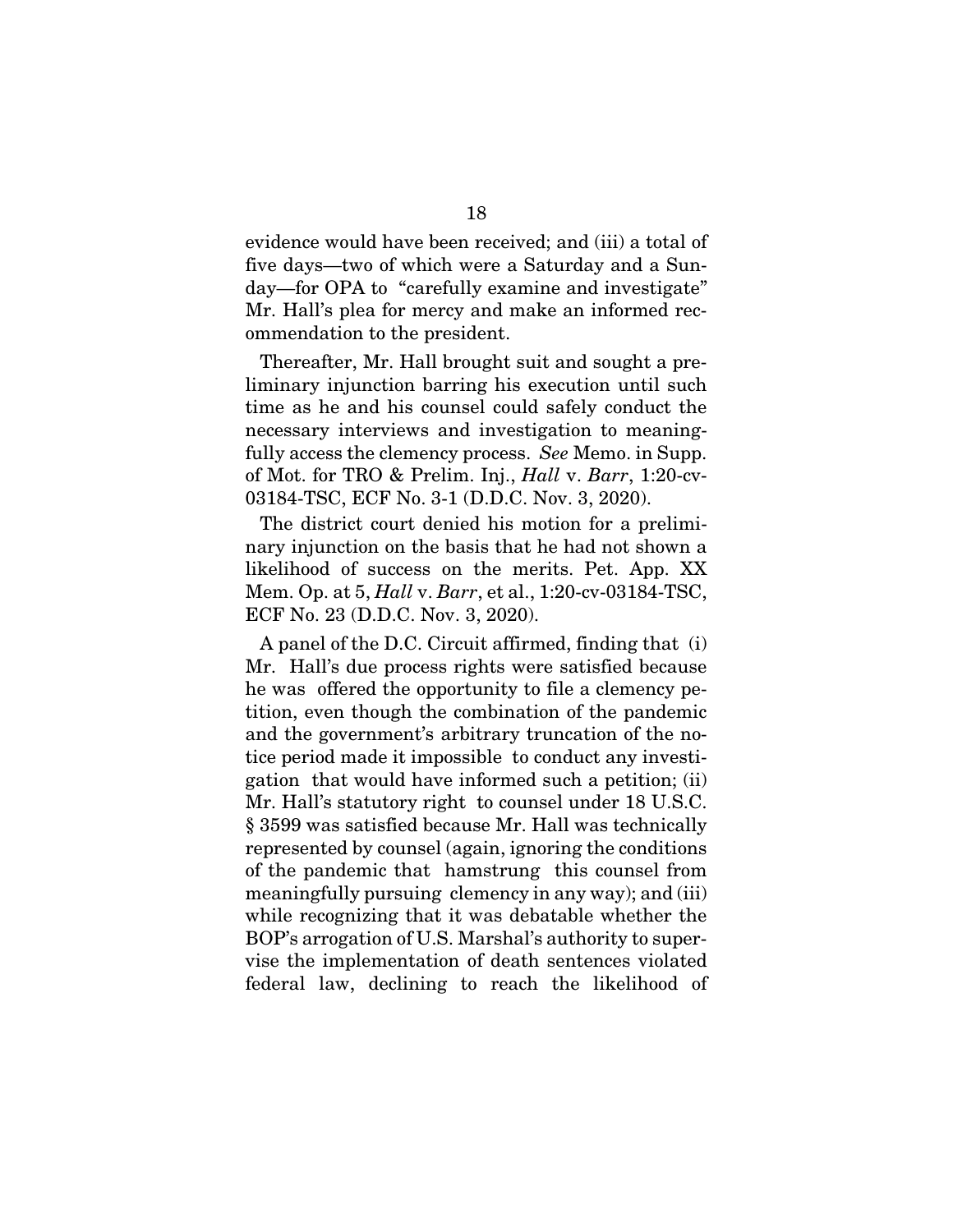success issue and instead finding that Mr. Hall had failed to link the BOP's supervisory role to irreparable harm. *See* Pet. App. 1a-7a.

#### REASONS FOR GRANTING THE STAY

To obtain a stay pending the disposition of a petition for a writ of certiorari, the applicant must demonstrate "(1) a reasonable probability that four Justices will consider the issue sufficiently meritorious to grant certiorari or to note probable jurisdiction; (2) a fair prospect that a majority of the Court will conclude that the decision below was erroneous; and (3) a likelihood that irreparable harm will result from the denial of a stay." *Indiana State Police Pension Trust*, 556 U.S. at 960 (quoting *Conkright* v. *Frommert*, 556 U.S. 1401, 1402 (2009) (Ginsburg, J., in chambers)). "'[I]n a close case it may [also] be appropriate to balance the equities,' to assess the relative harms to the parties, 'as well as the interests of the public at large.'" *Id.* (quoting *Conkright*, 556 U.S. at 1402). Those standards are satisfied here.

I. THE PETITION PRESENTS A COMPELLING CASE FOR CERTIORARI, AND THERE IS A REASONABLE PROBABILITY THAT THIS COURT WILL GRANT REVIEW.

Mr. Hall's certiorari petition raises important questions regarding three separate issues. Mr. Hall need only show that certiorari is likely as to one.

1. This case presents important questions about the minimal due process standard in clemency proceedings established by *Ohio Adult Parole Authority* v. *Woodard*, 523 U.S. 272, 289 (1998) (O'Connor, J.,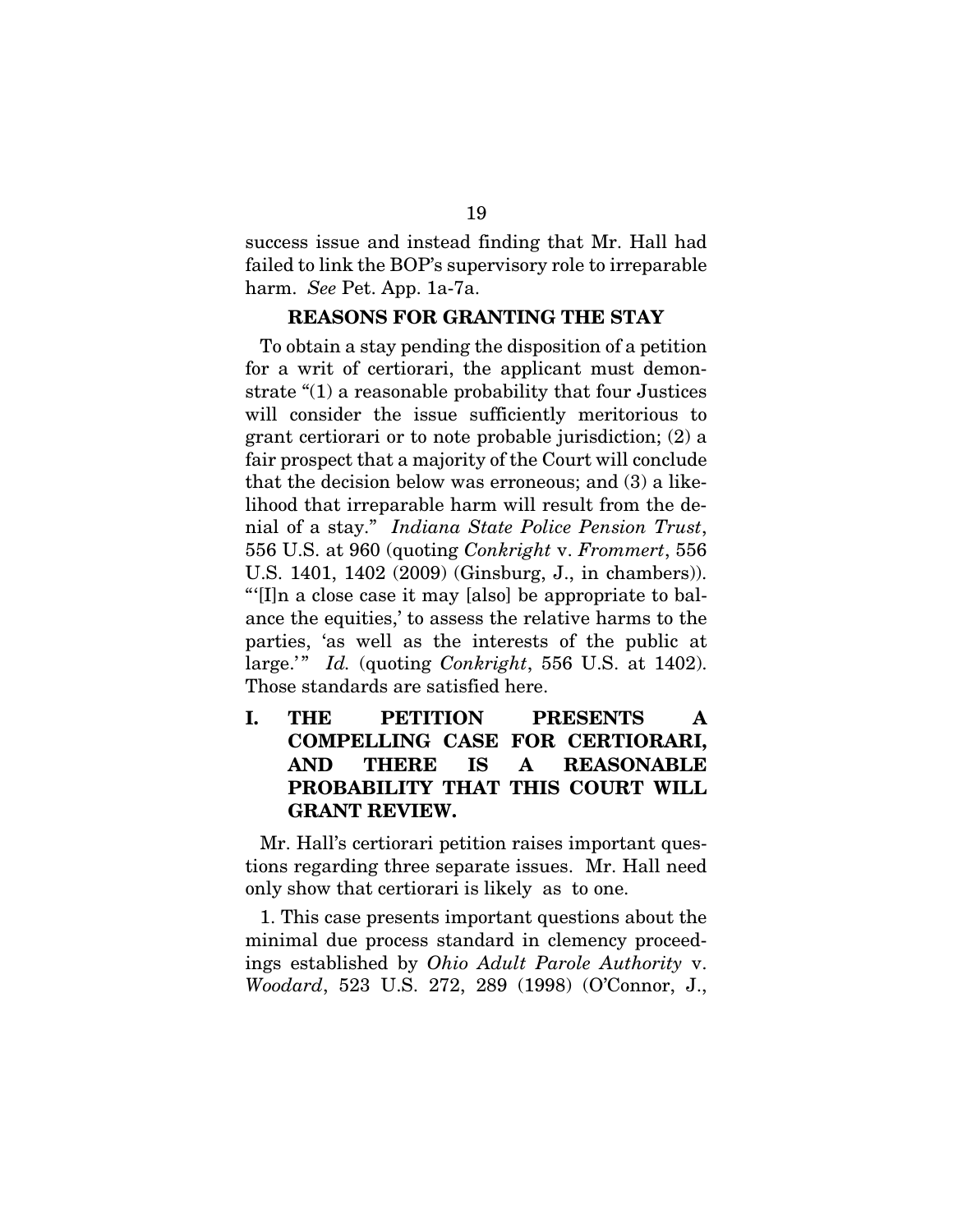concurring in part and concurring in the judgment). *See also* Pet. App. 16a (acknowledging that Justice O'Connor's opinion in *Woodard* is controlling authority, and that the government has not contested this point).

The panel's decision has mandated at least some procedural safeguards in clemency proceedings—most notably, *meaningful access* to those proceedings. Scheduling Mr. Hall's execution in the midst of a continually-worsening global pandemic with little notice has deprived Mr. Hall of these guarantees, because the circumstances have rendered his counsel utterly unable to conduct the investigation necessary to submit an adequate clemency petition without risking the health and safety of themselves, their families, and others.

2. This case also presents important questions about the scope of representation guaranteed by Congress to condemned prisoners in codifying 18 U.S.C. § 3599. This statutorily mandated access to counsel is "illusory" where counsel are unable to acquire information necessary to perform their professional obligations. *Al-Joudi* v. *Bush*, 406 F. Supp. 2d 13, 22 (D.D.C. 2005). The panel disregarded this mandate in concluding Mr. Hall received adequate representation. The decision of the government to schedule Mr. Hall's execution in the midst of the pandemic with the shortest notice period in history, has thwarted Mr. Hall's ability to meaningful access his statutorily guaranteed right to counsel.

3. Finally, this case presents important questions about the relationship between the likelihood of the merits and irreparable harm prongs of *Winter* and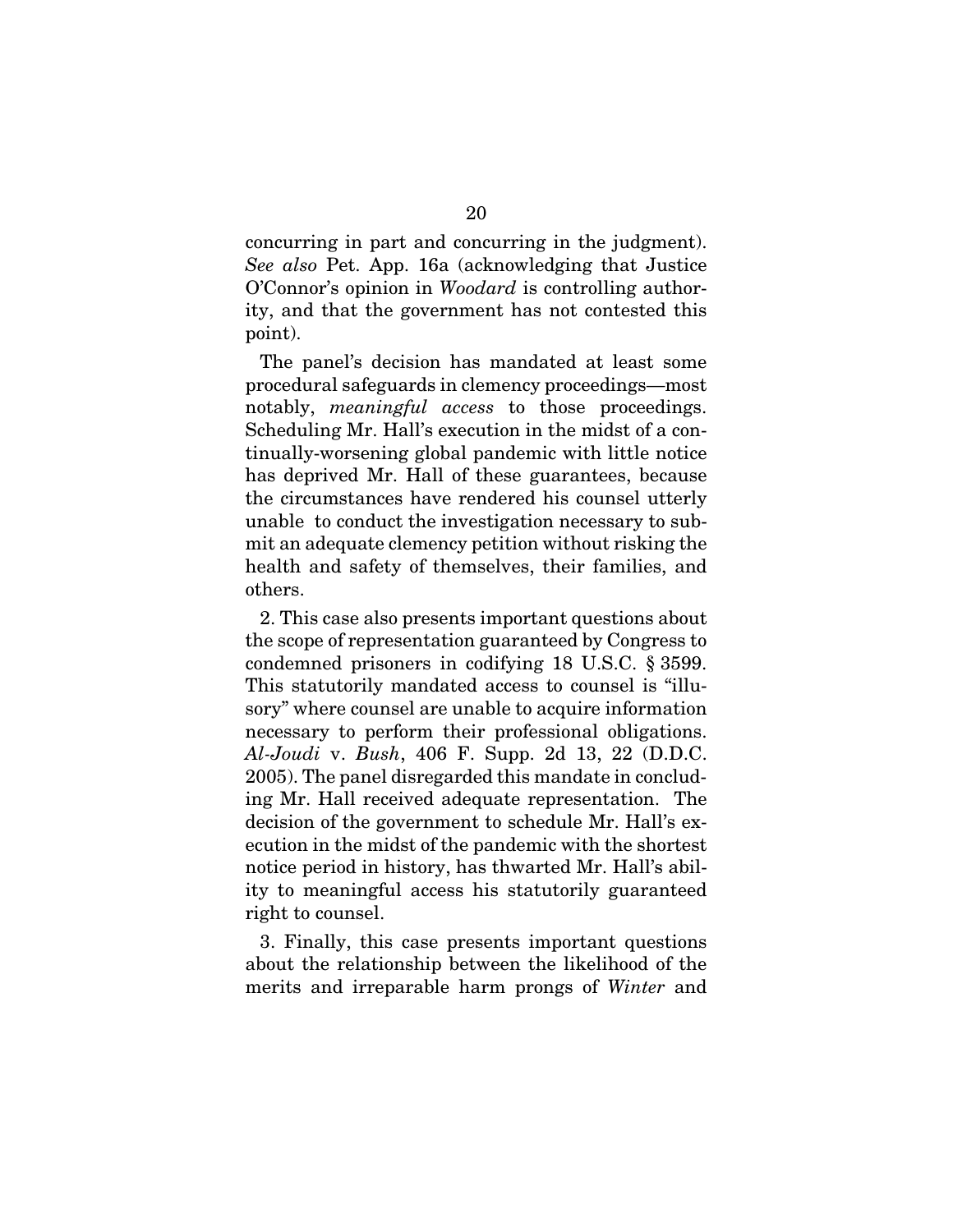*Nken*. The panel below incorrectly concluded that there must be a link between irreparable harm and every claim for which the moving party asserts a likelihood of success. This decision flatly contravenes this Court's holdings in *Winter* and *Nken.* It is sufficient for a moving party to show a likelihood of success on a claim and that it would suffer irreparable harm, for any reason, if the preliminary injunction or stay is not granted.

## II. THERE IS A FAIR PROSPECT THAT THIS COURT WILL HOLD THAT THE D.C. CIRCUIT'S DECISION WAS ERRONEOUS.

There is at least "a fair prospect" that this Court will conclude the D.C. Circuit erred with respect to at least one of the three questions presented in the petition. At this stage, Mr. Hall need not show that outcome is a certainty (or anything close to certainty). *See Araneta* v. *United States*, 478 U.S. 1301, 1304 (1986) (Burger, C.J., in chambers) ("such matters cannot be predicted with certainty"); *Bd. of Educ. of City of L.A.*  v. *Super. Ct. of Cal., Cty. of L.A .*, 448 U.S. 1343, 1347 (1980) (Rehnquist, J., in chambers) (comparing this exercise to "the reading of tea leaves"). Instead, the arguments in the petition need pass only the threshold of "plausibility." *John Doe Agency* v. *John Doe Corp.*, 488 U.S. 1306, 1310 (1989) (Marshall, J., in chambers); *accord California* v. *Am. Stores Co.*, 492 U.S. 1301, 1306 (1989) (O'Connor, J., in chambers). Although it is enough to make that showing with respect to any of the questions presented in the petition, here, Mr. Hall clears that bar with respect to all three questions presented.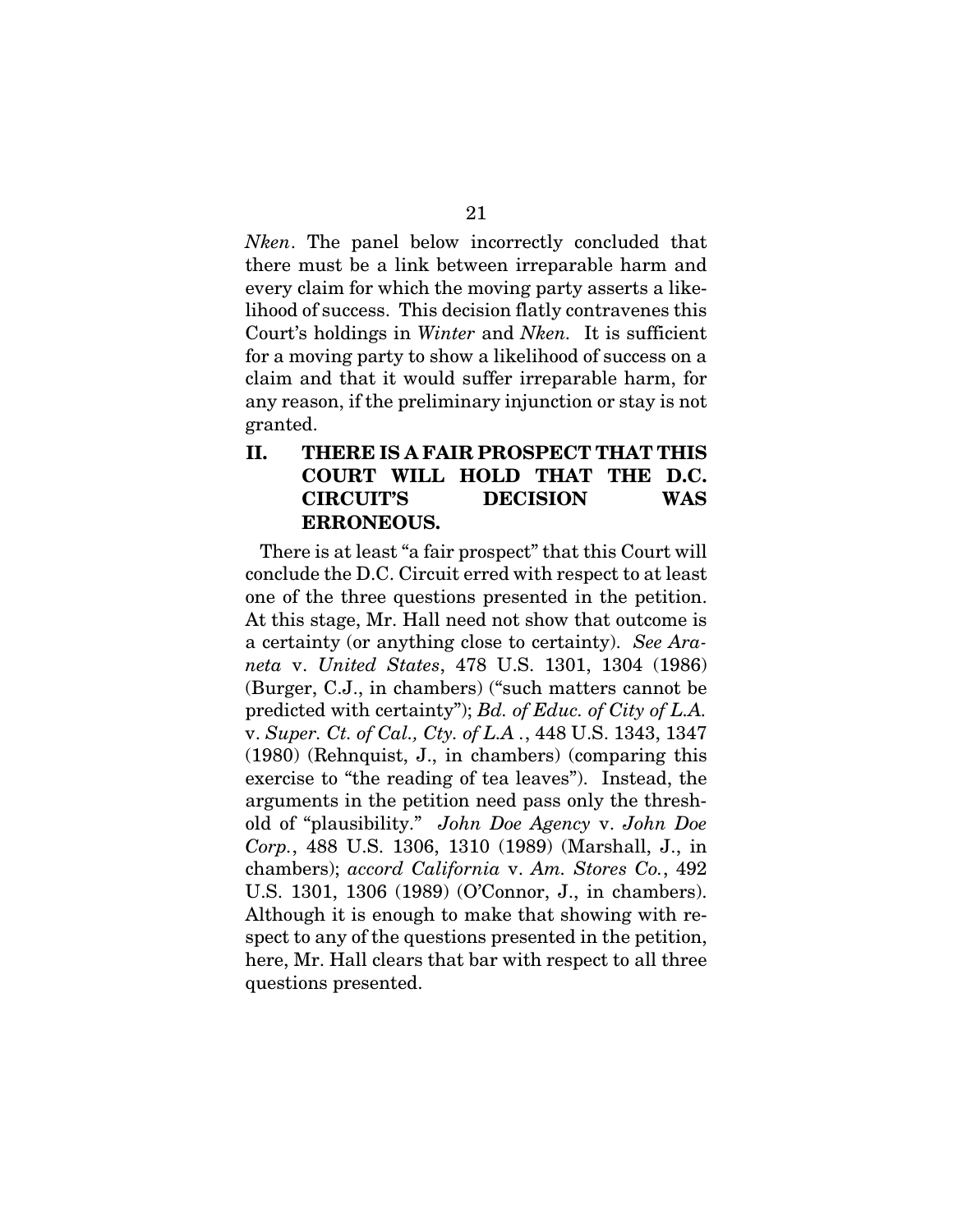## A. The Court Below Wrongfully Concluded that Mr. Hall Received Adequate Process Under *Woodard*.

 The court of appeals wrongfully concluded that Mr. Hall received the minimal due process standards provided for in *Woodard*.

 This Court has held that the Due Process Clause guarantees prisoners two fundamental rights with regard to the "fail safe" that is clemency proceedings: (1) meaningful access to the clemency process, and (2) at least some "procedural safeguards" in clemency proceedings. *Woodard*, 523 U.S. at 289.

Despite this Court's instruction, the panel below allowed the second guarantee to swallow the first, concluding that as long as *some* process is offered, that necessarily means adequate access.

That conclusion was manifestly erroneous. The government may not have caused the pandemic, but it made the decision to set Mr. Hall's execution in the midst of a surging global health crisis, and on the fastest timetable in the history of the modern federal death penalty. No one—not the government nor either court below—has contested that the pandemic conditions have prevented Mr. Hall's counsel from conducting any clemency-related investigation in the days since Mr. Hall's execution was set. They unquestionably have. That is perhaps best exemplified in the fact that counsel to another federal prisoner scheduled for execution did attempt some investigation despite the pandemic and became infected by and severely ill with COVID-19, rendered entirely unable to continue work on their client's behalf. *See* Decl. of Kelley J. Henry ¶¶ 3-10, *Hall* v. *Barr*, No. 1:20-cv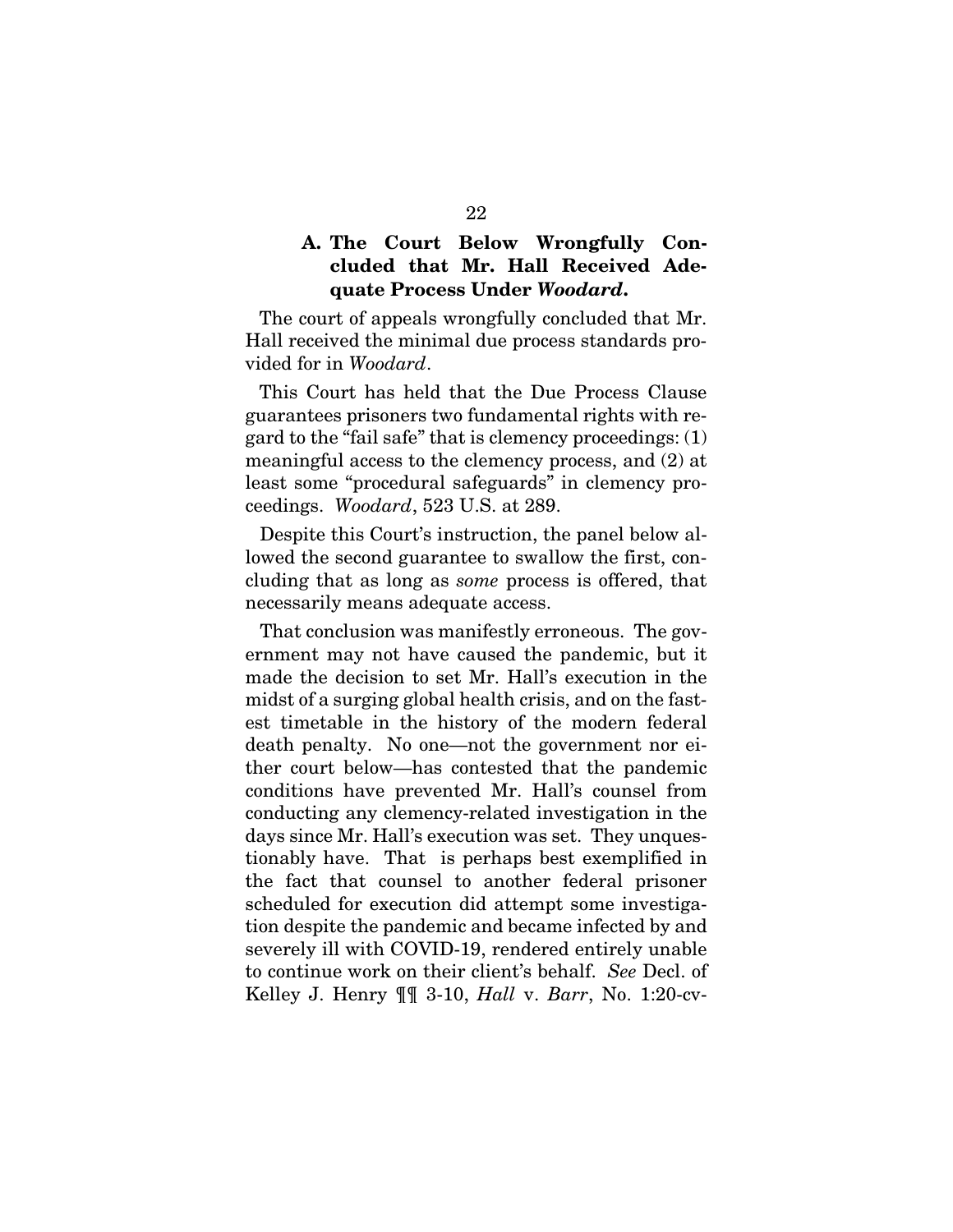03184-TSC (D.D.C. Nov. 11, 2020), ECF No. 18-1. And without being able to conduct the investigation necessary to develop his bases for mercy, the clemency process has been emptied of any value.

The panel fundamentally misapprehended Mr. Hall's due process argument. The crux of Mr. Hall's complaint is not that he was not afforded sufficient process once he filed a clemency petition. Pet App. 5a (concluding that the opportunity to file a petition "provided Hall whatever clemency process may have been due to him," and not mentioning access). It is that he was denied *access* to the clemency process in the first place. In other words, he is not arguing for a better meal or better service, he is arguing for a seat at the table. What the government has denied Mr. Hall, therefore, is distinguishable from the situation in *Woodard*, where the petitioner's complaint was not that he was prevented from accessing the clemency process at all, but rather that he should have had *more* process once had had filed his clemency petition.

Based on its fundamental misunderstanding of Mr. Hall's claim, the panel concluded that because the Pardon Attorney was willing to review Mr. Hall's petition, *see id.*, that means Mr. Hall was able to meaningfully file one. But "access" to empty process is not the "meaningful access" this Court has held is required with respect to the clemency process. *Harbison*  v. *Bell*, 556 U.S. 180, 192 (2009) (prisoners should not be "put to death without meaningful access to the 'failsafe' of our justice system") (citation omitted).

As this Court has recognized, "[t]he right to a meaningless ritual" is no right at all. *Douglas* v. *People of State of Cal.*, 372 U.S. 353, 358 (1963). Meaningless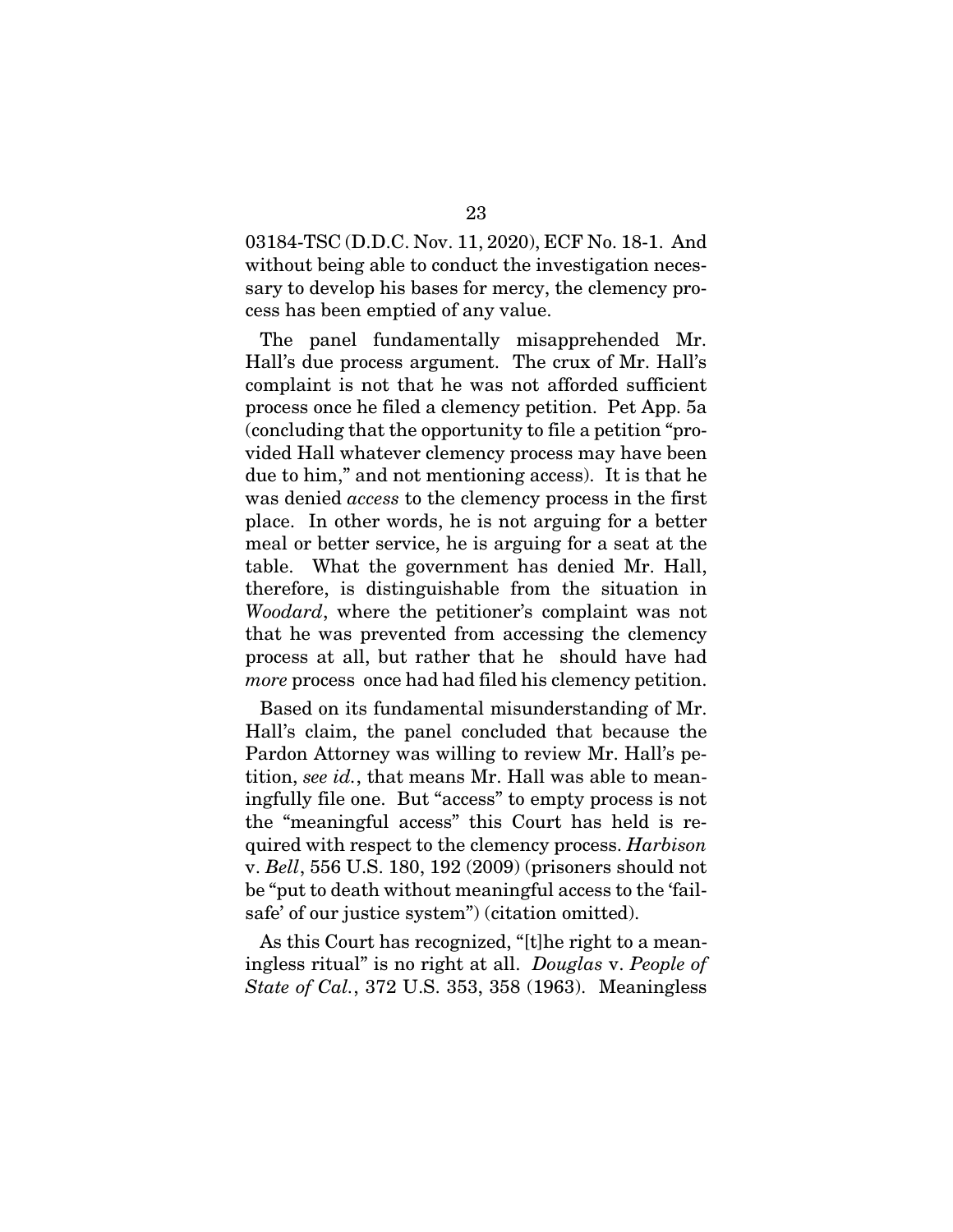ritual is all Mr. Hall has been offered, and yet the panel concluded this was all that was "due to [Mr. Hall]." Pet. App. 5a. That was manifest error. *See Harbison*, 556 U.S. at 192 (prisoners should not be "put to death without meaningful access to the 'failsafe' of our justice system") (citation omitted).

This conclusion was manifest error, and warrants the Court's review.

## B. The Court Below Manifestly Erred in Concluding That Mr. Hall's Statutory Right to Counsel Pursuant to 18 U.S.C. § 3599 Has Been Satisfied.

This Court has recognized that access to counsel during clemency proceedings is necessary to "ensure[] that no prisoner w[ill] be put to death without meaningful access to the 'fail-safe' of our justice system." *Harbison,* 556 U.S. at 194 (citation omitted).

Congress, too, expressly contemplates that without the assistance of learned counsel, an indigent deathsentenced prisoner cannot meaningfully seek clemency. *See* 18 U.S.C. § 3599. And as Mr. Hall explained in the courts below, *see Hall* v. *Barr, et al*., No. 20-cv-03184 (D.D.C. Nov. 3, 2020), Dkt. #1 ¶¶ 71-76, professional guidelines mandate that counsel conduct an exhaustive investigation in pursuit of clemency, and failure to adhere to these standards constitutes a violation of an attorney's ethical and professional responsibilities. *See Wiggins v. Smith*, 539 U.S. 510 (2003). Preventing Mr. Hall's counsel from developing his clemency petition—when that opportunity could readily be afforded simply by waiting until the pandemic is brought under sufficient control to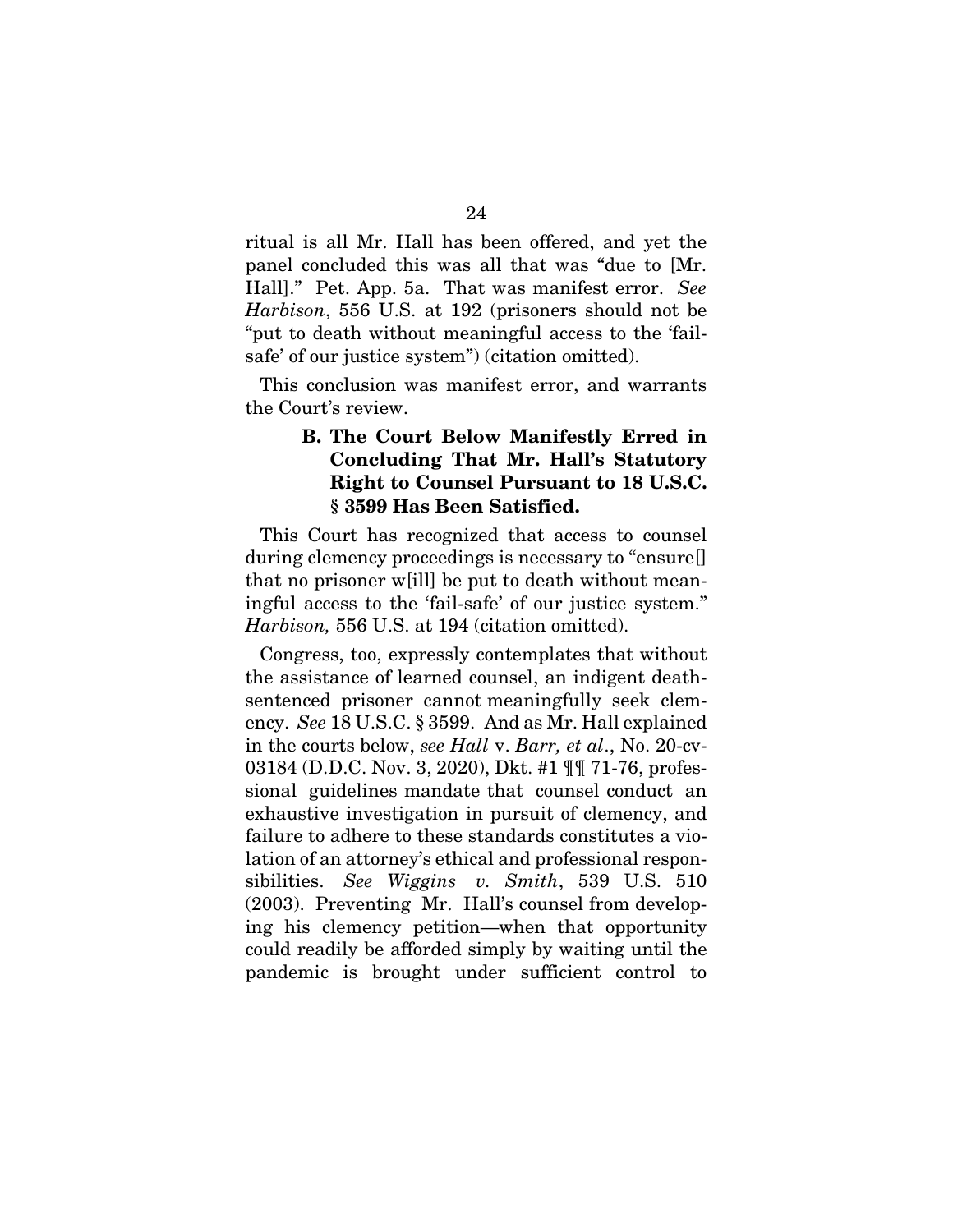schedule Mr. Hall's execution and thereby allowing counsel to discharge their responsibilities to him—interferes with Mr. Hall's statutory right to counsel, and is the definition of "arbitrarily den[ying Mr. Hall] any access to the clemency process." *Woodard*, 523 U.S. at 289. [counsels'] ability to present their [client's] claims \* \* \* will be irreparably compromised." *Id.* Even so, the courts below concluded that counsel who are entirely hindered from undertaking any clemency investigation—a premise neither the government nor the courts below contested in light of the accelerating pandemic—somehow still fulfill the requirements of 18 U.S.C. § 3599. This cannot be.

Mr. Hall presented substantial evidence—including seven witness declarations, among other things— concerning (i) the type of clemency investigation required in his case, which would have required interviewing two dozen witnesses spread across six states, all of which are experiencing a surge in COVID-19 cases that would make travel and in-person interviews impossible, *Hall* v. *Barr, et al*., No. 20-cv-03184 (D.D.C. Nov. 3, 2020), Dkt. #1 ¶¶ 114-115; *see also generally id.*, Dkts. 1-12; 1-13; 1-14; 1-15; 1-16; 1-22; (ii) the necessity of conducting this investigation in person, and (iii) the fact that both of Mr. Hall's long-time counsel are in the high-risk category, thus making travel particularly dangerous. *See supra* p. 16. Both the panel and the district court ignored this evidence entirely.

The panel's decision was manifest error, and warrants the Court's review.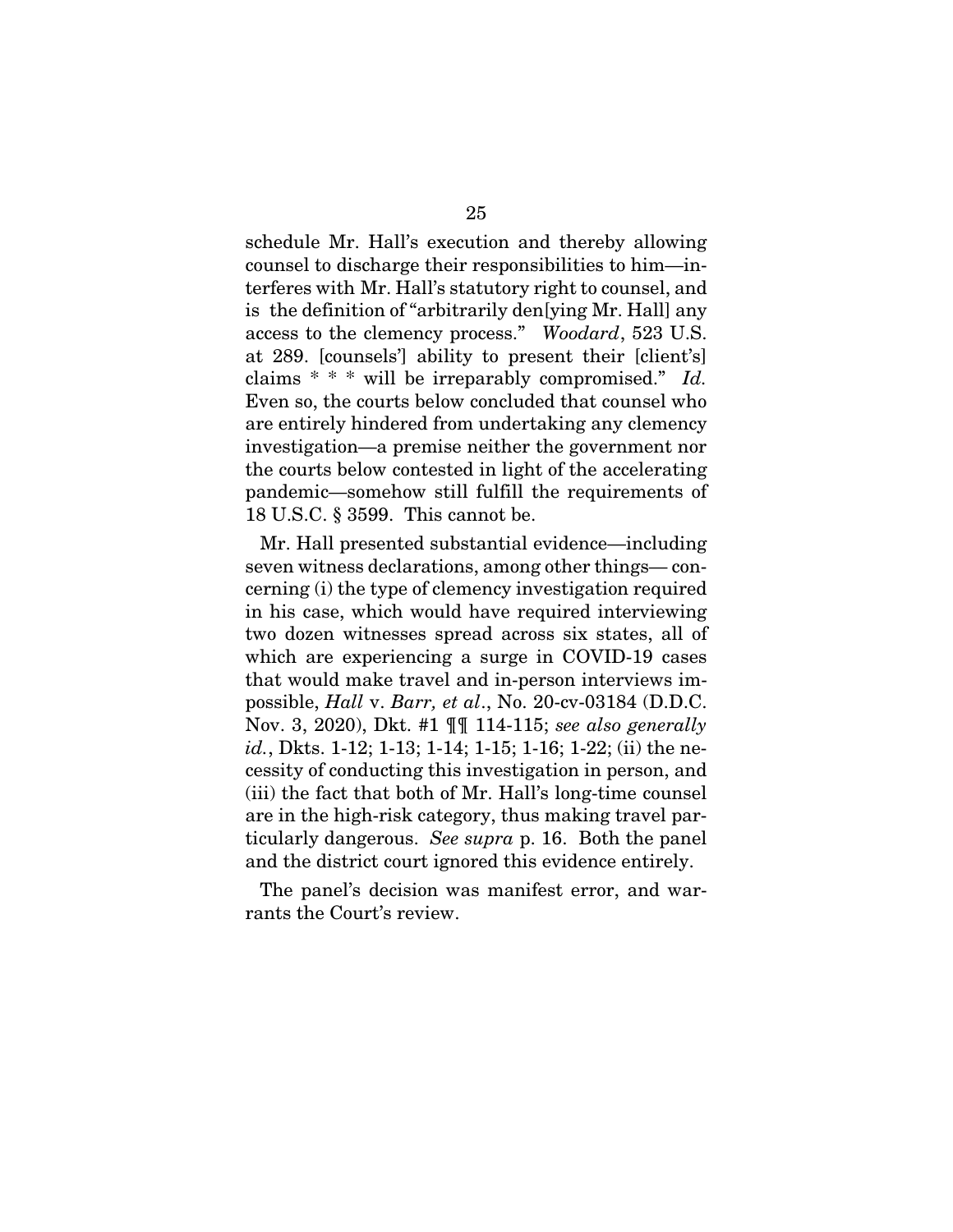## C. The Panel's Order Would Allow Mr. Hall To Be Executed In Accordance With An Execution Protocol That Constitutes *Ultra Vires* Action In Violation Of The APA.

The court of appeals recognized that it had not yet "definitively resolved" whether the Federal Bureau of Prison's role in the execution process violates the Federal Death Penalty Act's requirement that a United States Marshal supervise implementation of the sentence[.] Pet. App. 6a. But rather than staying Mr. Hall's execution pending definitive resolution, the court allowed for Mr. Hall's execution to proceed. This was wrong.

Mr. Hall claimed below that the 2019 Execution Protocol is the result of *ultra vires* action because it allows the BOP to supplant the mandatory role of the U.S. Marshal under the FDPA, which states that U.S. Marshal "shall supervise implementation of the [death] sentence." 18 U.S.C. § 3956(a). The panel applied the wrong legal standard in determining whether the *ultra vires* claim provides a basis for a stay or preliminary injunction. Citing *Winter* v. *Natural Res. Def. Council, Inc.*, 555 U.S. 7 (2008), the panel held that Mr. Hall, in order to overturn the district court's denial of a preliminary injunction, had to "establish a likelihood that the assertedly improper division of responsibilities between the United States Marshal and the Bureau of Prisons irreparably harms him." Pet. App. 6a-7a. That was error, and it contravenes this Court's holding in *Winter* and *Nken* v. *Holder*, 556 U.S. 418 (2009). The proper application of the *Winter* and *Nken* standard demonstrates that Mr. Hall is entitled to a preliminary injunction or a stay.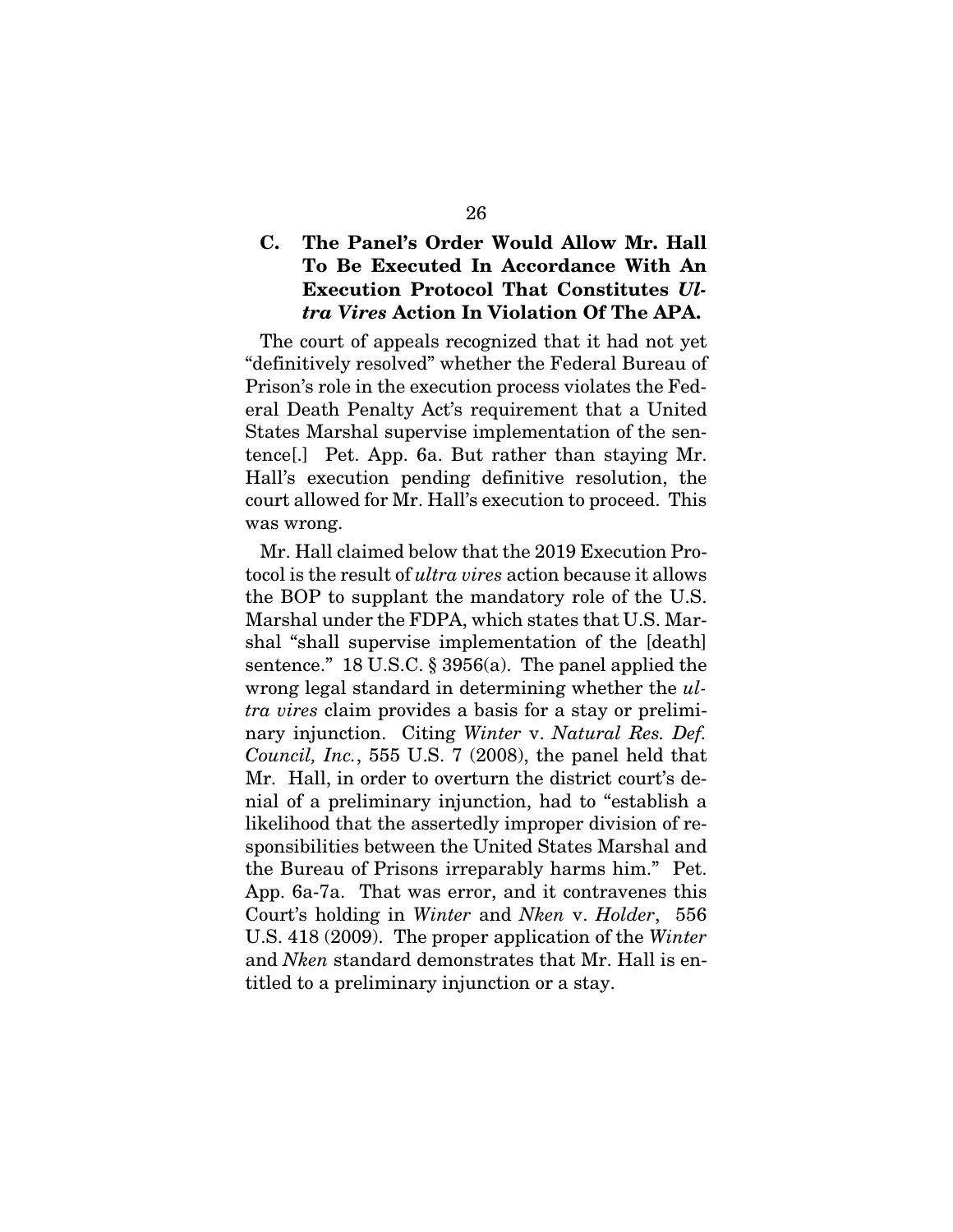### 1. The Panel Applied The Incorrect Standard For Preliminary Injunctions Or Stays.

In the proceedings below, the parties cited both *Winter* (which applies to preliminary injunctions) and *Nken* (which applies to stays). *Winter* and *Nken*, however, use the same, traditional four-part test for evaluating the request for relief. And the common purpose of a preliminary injunction or a stay in a case like this is to preserve the *status quo* so the moving party can obtain judicial review of its claims on appeal. *See Nken*, 556 U.S. at 428 ("Both can have the practical effect of preventing some action before the legality of that action has been conclusively determined."). Here, Mr. Hall seeks appellate review of his dismissed *ultra vires* claim, but he will lose the ability to obtain such review if his execution goes forward before the merits of the appeal are determined. Neither *Winter* nor *Nken* requires (as the D.C. Circuit did) a link between irreparable harm and every claim for which the moving party asserts a likelihood of success. It is sufficient for a moving party to show a likelihood of success on a claim and that it would suffer irreparable harm, for any reason, if the preliminary injunction or stay is not granted.

2. Mr. Hall Has Demonstrated A Likelihood Of Success On His *Ultra Vires* Claim.

The panel did not resolve the issue of whether Mr. Hall has established a likelihood of success, but the facts show that the district court erred and the 2019 Execution Protocol constitutes *ultra vires* agency action in violation of the APA.

The district court held that the Protocol properly "provides the U.S. Marshal the power to supervise the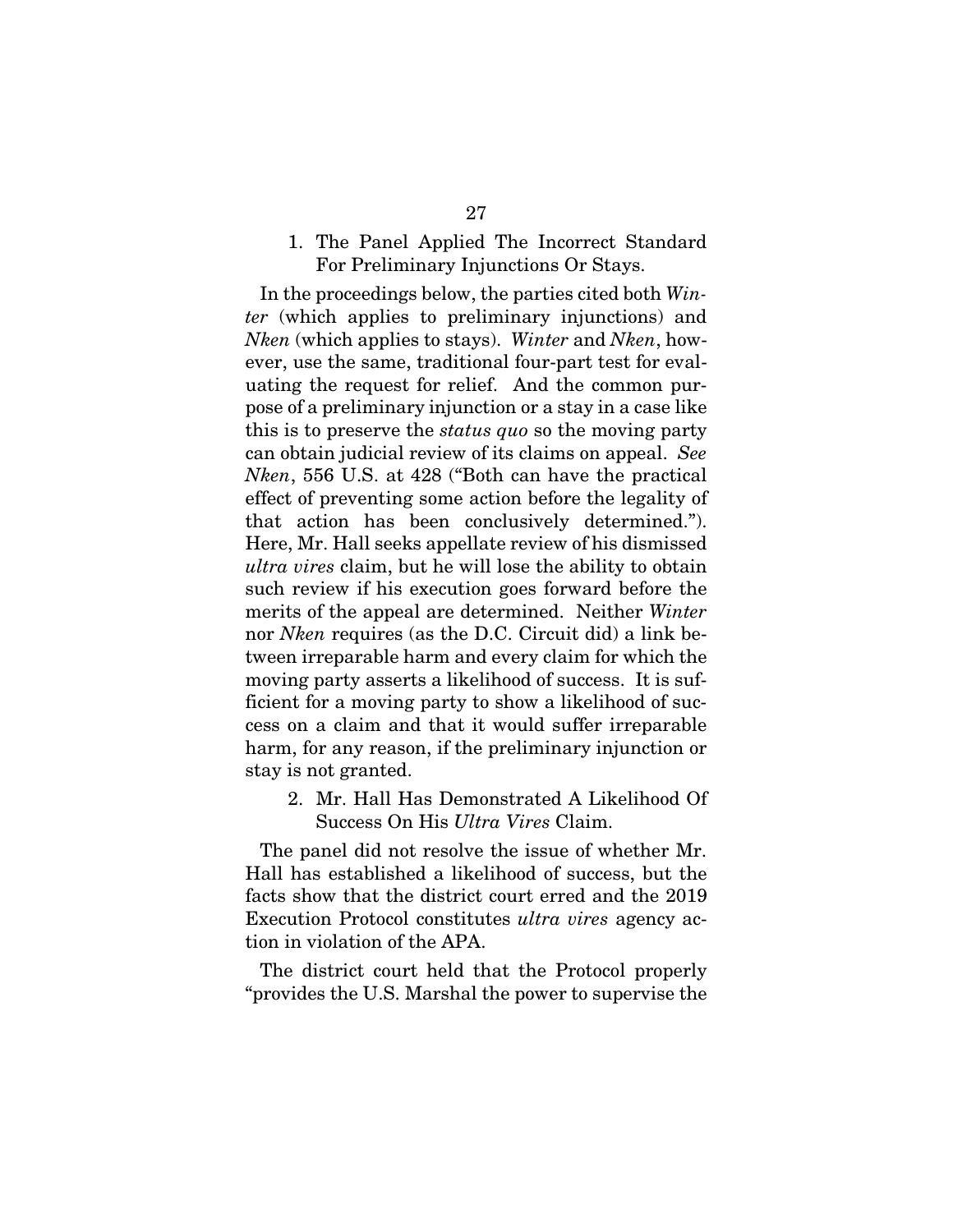implementation of a death sentence." Pet. App. 31a (emphasis added). The 2019 Execution Protocol, however, restricts that "power" in violation of the mandatory language of the FDPA requiring the U.S. Marshal to supervise executions. The Protocol affords the BOP broad discretion to vary execution procedures as it sees fit and, critically, without obtaining the U.S. Marshal's consent. For example, the 2019 Execution Protocol states that implementation procedures shall be followed "unless modified at the discretion of the [BOP] Director or his/her designee," and broadly provides that such modifications may be made as required by undefined "circumstances." *In re Matter of the Fed. Bureau of Prisons' Execution Protocol Cases*, No. 19-mc-00145-TSC, Doc. 39-1 at A874 (D.D.C. Nov. 13, 2019); *see also id*. at A1019 ("These procedures should be observed and followed as written unless deviation or adjustment is required, as determined by the Director of the BOP or the Warden.").

The 2019 Protocol does not give the same discretion to the U.S. Marshal. That is because, in a November 27, 2017 memorandum, the BOP stated that it had conferred with the U.S. Marshal regarding the 2019 Execution Protocol and had obtained "their deference to BOP on all matters related to the time, place, and manner of carrying out federal executions." *Id.* at A858 (emphasis added.)

Thus, the 2019 Protocol reserves the ultimate decision-making authority to the BOP, which cannot be squared with the FDPA's command regarding the U.S. Marshal's supervisory role. The 2019 Protocol prevents the U.S. Marshal from following the FDPA's strict dictate of supervision because—in keeping with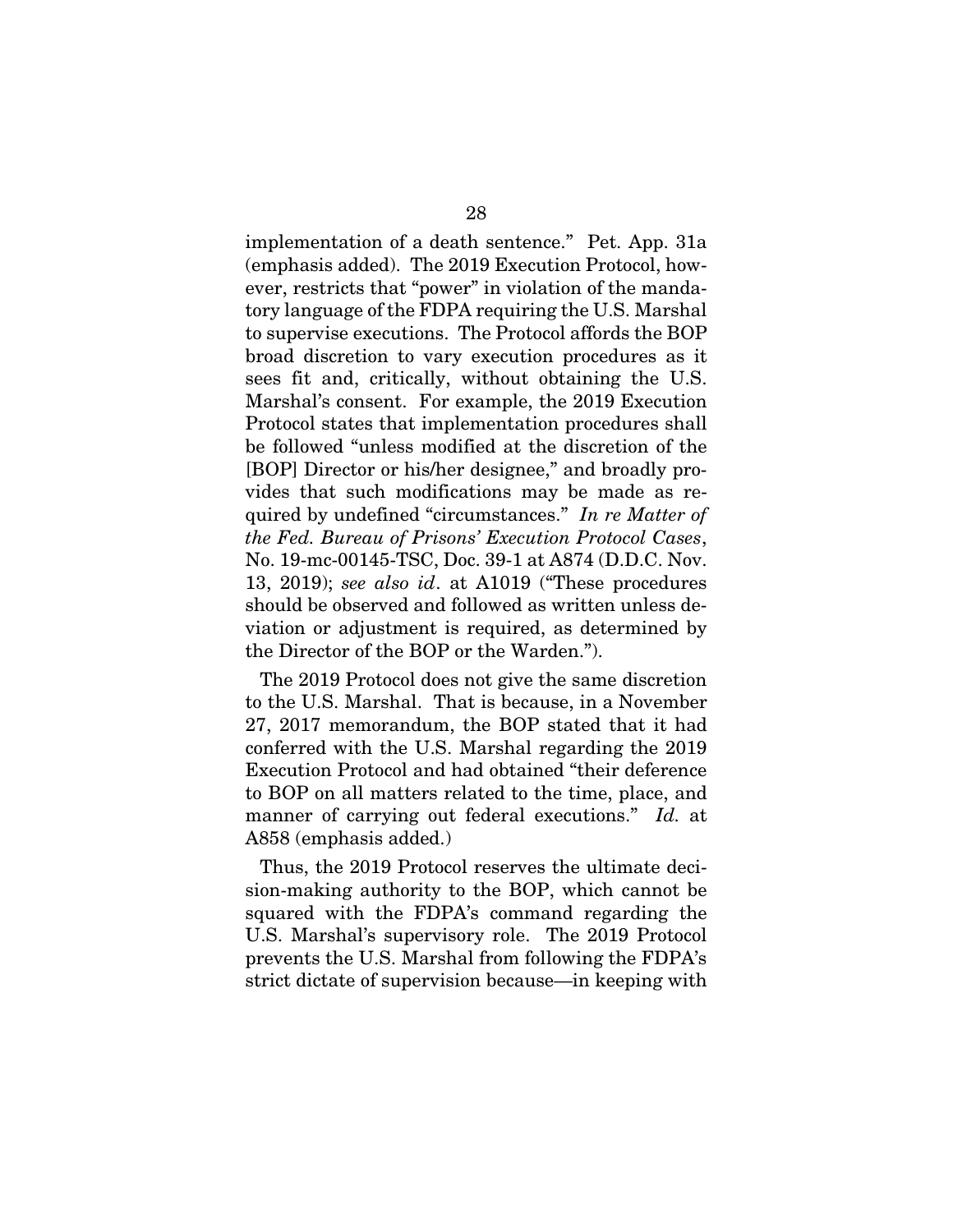the U.S. Marshal's deference to the BOP—the Protocol gives the BOP, not the U.S. Marshal, the power to alter any aspect of the sentence implementation. The BOP could, for instance, completely cut the U.S. Marshall out of the execution process. The Protocol, therefore, violates Section  $706(2)(C)$  of the APA, 5 U.S.C. § 706(2)(C), because it patently exceeds the statutory authority. *See, e.g.*, *Catholic Health Initiatives* v. *Sebelius*, 617 F. 3d 490, 497 (D.C. Cir. 2014) (Brown, J., concurring) ("When an agency has acted beyond its delegated authority, a reviewing court will hold such action *ultra vires* . . . or a violation of the [APA] 5 U.S.C. § 706(2)(C)."); *Brown* & *Williamson Tobacco Corp.* v. *Food & Drug Admin*., 153 F.3d 155, 176 (4th Cir. 1998), *aff'd*, 529 U.S. 120 (2000) (voiding as *ultra vires* an agency rule that conflicted with the governing statute because the agency "exceeded the authority granted to it by Congress.").

The courts below also noted the various, limited roles that the 2019 Protocol allows the U.S. Marshal, such as approving the commencement of executions and certifying that they have been carried out. Pet. App. 5a–7a, 31a. However, given the BOP's wide latitude to vary the execution procedures, those roles for the U.S. Marshal are tenuous and readily altered; accordingly, they come nowhere near the mandatory supervision contemplated under the FDPA.

The district court further held that the U.S. Marshal's supervisory role under the FDPA "does not preclude other DOJ components from participating" in executions and that the Attorney General properly delegated its authority over implementing executions to the BOP. Pet App. 30a. The problem is that FDPA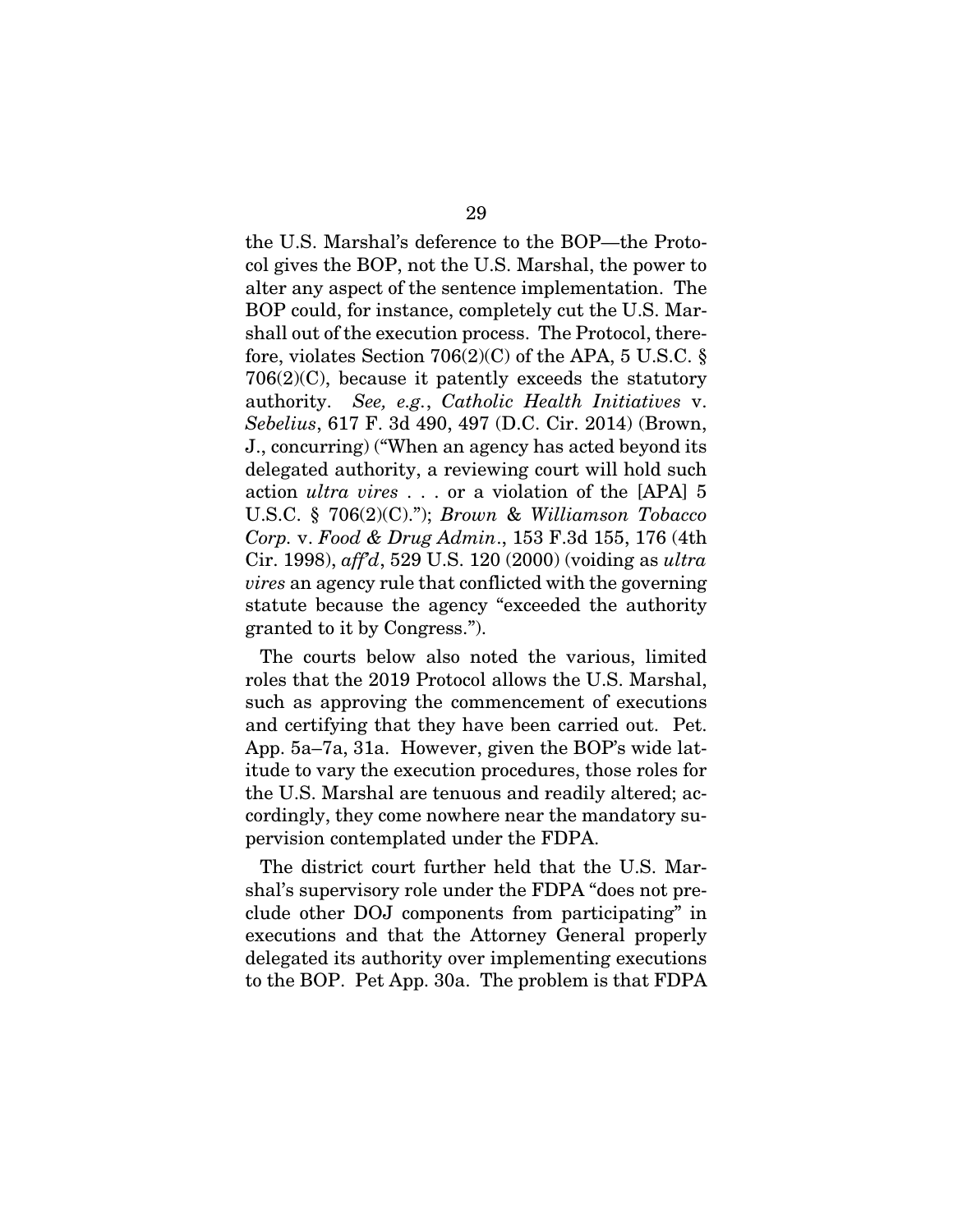does not grant the original supervisory authority to the Attorney General. Instead, it explicitly states that the U.S. Marshal shall supervise the implementation of executions.

The district court relied on *United States* v. *Giordano*, 416 U.S. 505, 514 (1974), for the "unexceptional" proposition that the Attorney General may delegate authority where Congress "does not say otherwise" Pet App. 30a–31a, but *Giordano* does not in fact support the District Court's holding. In *Giordano*, the statute at issue specifically gave authority to the Attorney General to delegate to "any Assistant Attorney General," 416 U.S. at 514, while here the FDPA vests the sole authority in the U.S. Marshal. Moreover, the FDPA does not refer to the BOP or any designee of the U.S. Marshal's supervisory authority, so Congress did "say otherwise" in the FDPA, clearly expressing its intent that the U.S. Marshall must supervise federal executions. Thus, *Giordano* supports the argument that the 2019 Protocol is *ultra vires*.

## III. MR. HALL WILL SUFFER IRREPARABLE HARM ABSENT A STAY.

There is a clear "likelihood of irreparable harm if the judgment is not stayed." *Philip Morris USA Inc.*, 561 U.S. at 1302. That is true for at least two reasons: Absent a stay, there is a risk (1) that Mr. Hall could be executed amid arbitrary denials of his constitutional and statutory rights; and (2) that this Court will effectively be deprived of its jurisdiction to consider the petition for a writ of certiorari.

*First*, the harm of being executed is inarguably "certain and great, actual and not theoretical, and so imminent that there is a clear and present need for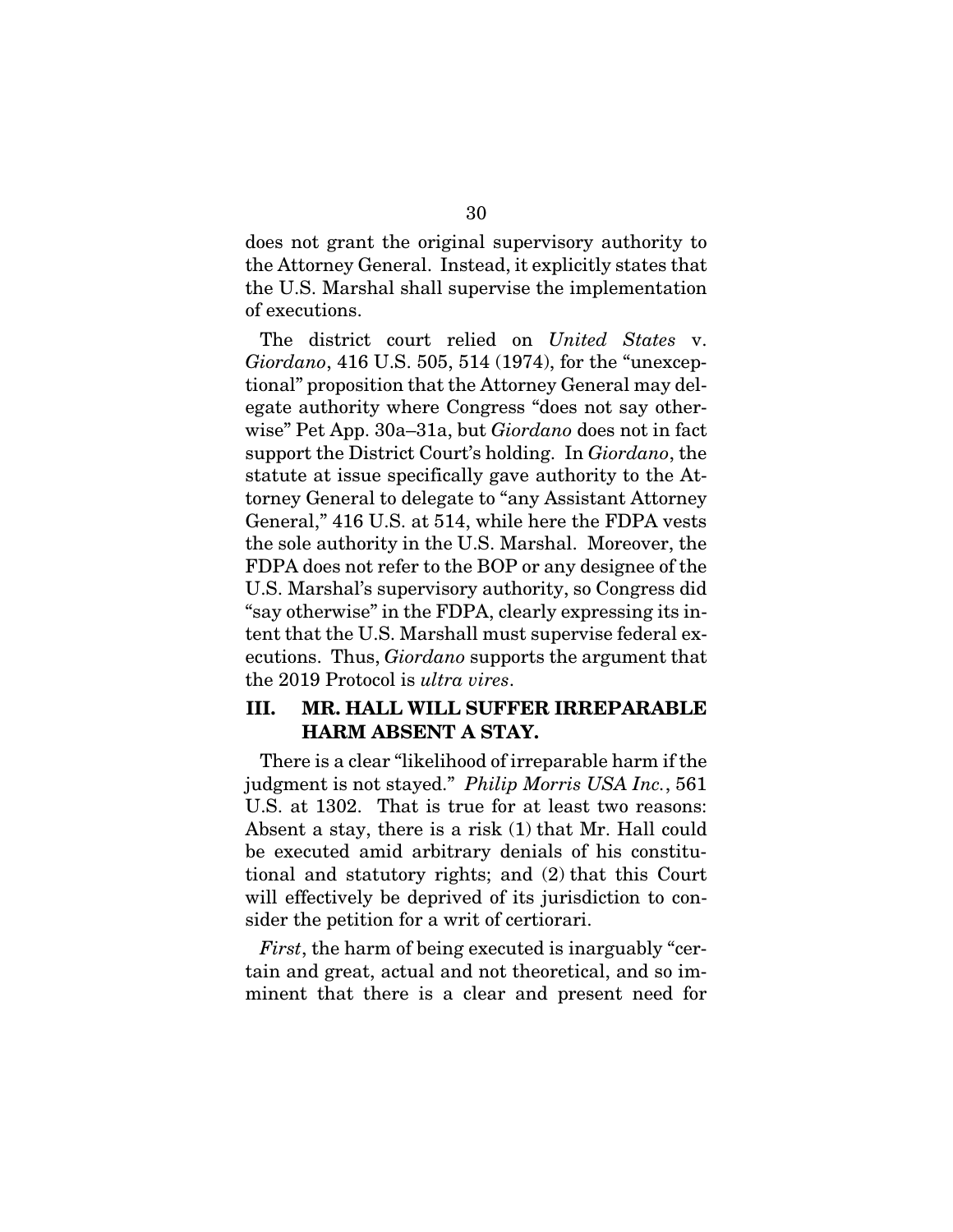31 equitable relief to prevent [it]." *League of Women Vot-*

*ers of the U.S.* v. *Newby*, 838 F.3d 1, 7-8 (D.C. Cir. 2016) (internal quotation marks omitted); *see also Wainwright* v. *Booker*, 473 U.S. 935, 935 n.1. (1985) (Powell, J., concurring) (In capital cases, irreparable harm is "necessarily present."). Without intervention, the government may execute Mr. Hall with no legal impediment. That means Mr. Hall will be executed without the opportunity to fully litigate his meritorious constitutional and statutory claims. That is an "irremediable" harm. *Ford* v. *Wainwright*, 477 U.S. 399, 411 (1986); *cf. Hollingsworth* v. *Perry*, 558 U.S. 183, 193-195 (2010) (per curiam) (staying adoption of a new judicial rule in part based on the absence of "a meaningful comment period").

*Second,* failure to stay the execution risks "foreclos[ing] \* \* \* certiorari review by this Court," which itself constitutes "irreparable harm." *Garrison* v. *Hudson*, 468 U.S. 1301, 1302 (1984); *accord, e.g.*, *John Doe Agency*, 488 U.S. at 1309. "Perhaps the most compelling justification for a Circuit Justice to upset an interim decision by a court of appeals [is] to protect this Court's power to entertain a petition for certiorari before or after the final judgment of the Court of Appeals." *John Doe Agency*, 488 U.S. at 1309 (alteration in original) (quoting *New York* v. *Kleppe*, 429 U.S. 1307, 1310 (1976) (Marshall, J., in chambers)). Allowing the government to proceed towards executing Mr. Hall while his petition is pending risks "effectively depriv[ing] this Court of jurisdiction to consider the petition for writ of certiorari." *Garrison*, 468 U.S. at 1302. Because "'the normal course of appellate review might otherwise cause the case to become moot,'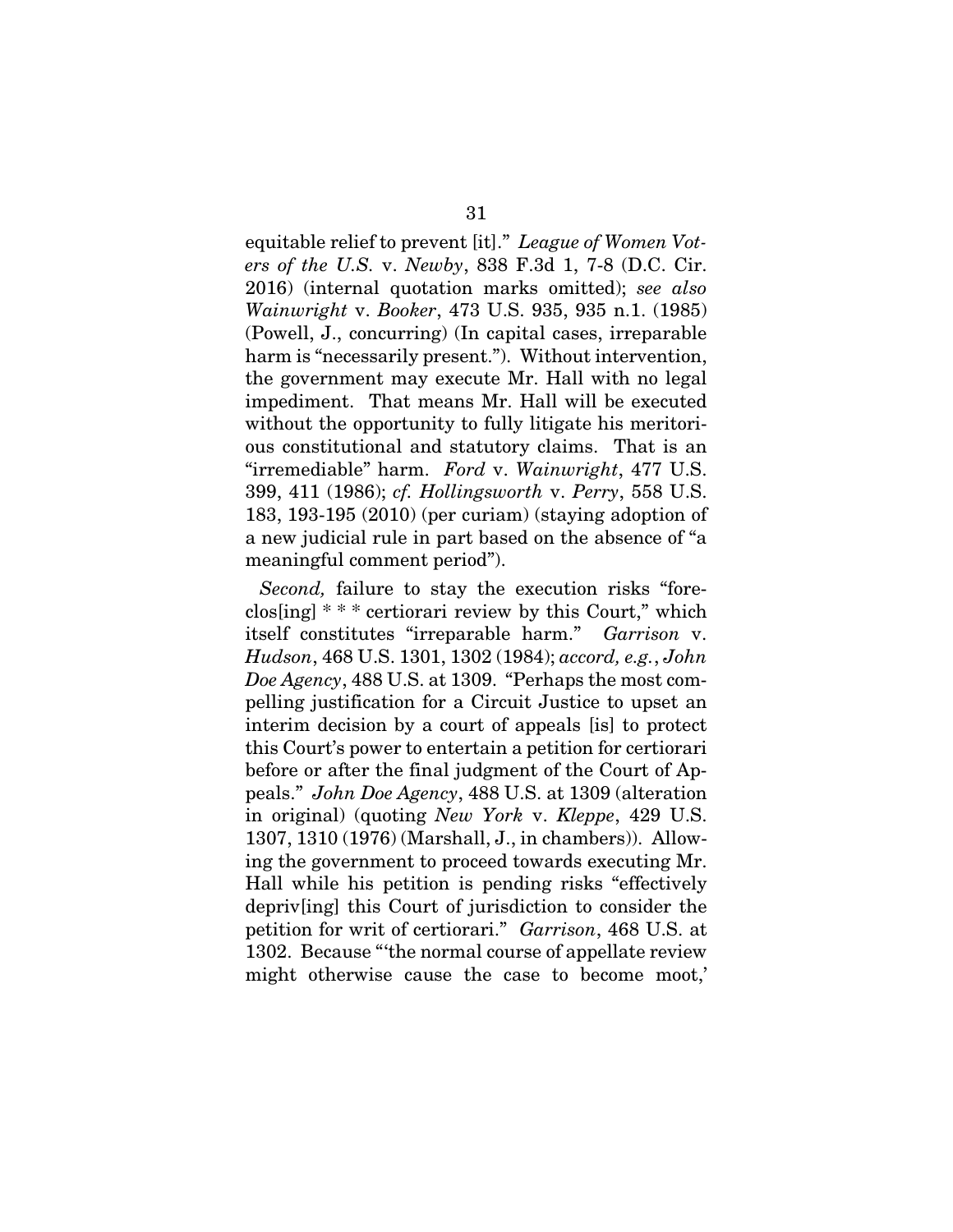issuance of a stay is warranted." *Id.* at 1302 (quoting *In re Bart*, 82 S. Ct. 675, 676 (1962) (Warren, C.J., in chambers)); *see also Chafin* v. *Chafin*, 568 U.S. 165, 178 (2013) (suggesting that the threat of mootness warrants "stays as a matter of course").

## IV. THE BALANCE OF EQUITIES AND RELATIVE HARMS WEIGH STRONGLY IN FAVOR OF GRANTING A STAY.

In addition to the stay factors identified above, "'in a close case it may be appropriate to balance the equities,' to assess the relative harms to the parties, 'as well as the interests of the public at large.'" *Indiana State Police Pension Trust*, 556 U.S. at 960 (quoting *Conkright*, 556 U.S. at 1402). Because the other factors plainly point in favor of granting the requested stay, this Court need not consider the balance of equities here. But, if it does, this additional factor reinforces that result.

*First*, "[r]efusing a stay may visit an irreversible harm on [Mr. Hall], but granting it will  $***$  do no permanent injury to respondents." *Philip Morris USA Inc.*, 561 U.S. at 1305. Staying the mandate will not undermine the fact of Mr. Hall's conviction. Nor will granting a stay prevent the government from eventually executing Mr. Hall in accordance with the law whatever this Court determines that it requires. It will merely allow Mr. Hall and the government sufficient time to litigate Mr. Hall's constitutional and statutory claims.

*Second*, the public has an interest in ensuring that agencies act in accordance with the law, particularly when the consequences are so grave and far-reaching. *See Maryland* v. *King*, 133 S. Ct. 1, 3 (2012) (Roberts,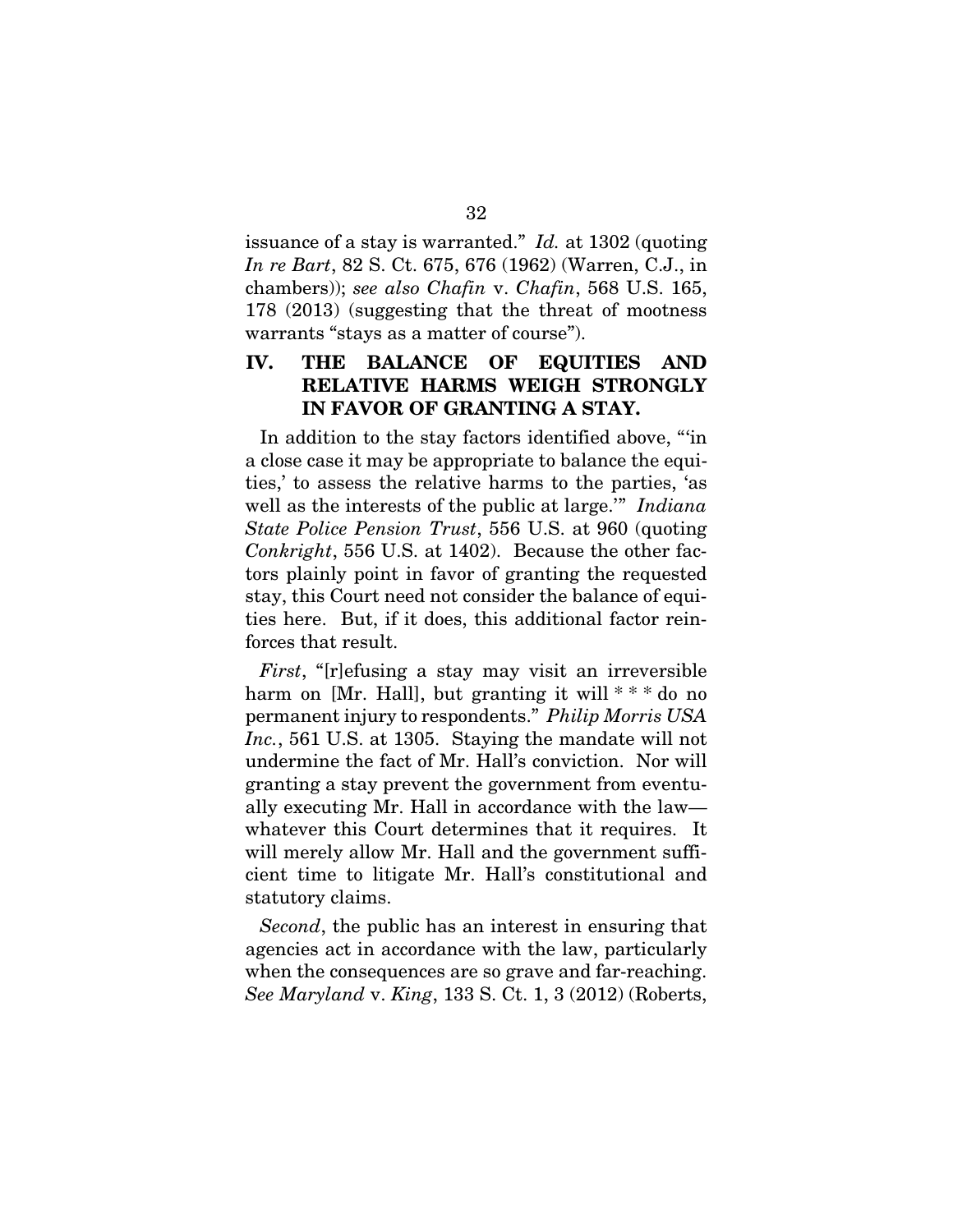C.J., in chambers); *League of Women Voters of United States*, 838 F.3d at 12; Pet. App. 118a ("[t]he public interest is not served by executing individuals before they have had the opportunity to avail themselves of legitimate procedures to challenge the legality of their executions"). The public, too, would therefore be illserved if Mr. Hall were executed without being given a full opportunity to litigate whether the execution protocol violates the FDPA's requirements.

To be sure, this Court has recognized that the public also has an "interest in the timely enforcement of a [death] sentence." *Bucklew* v. *Precythe*, 139 S. Ct. 1112, 1133 (2019) (quoting *Hill* v. *McDonough*, 547 U.S. 573, 584 (2006)). But this is not a situation where Mr. Hall has filed a late-breaking challenge grounded in "settled precedent." *Cf. id.* Rather, as the district court correctly found (and as the government has conceded), Mr. Hall's claims did not even become ripe until—at the earliest—the date his execution was set. Pet. App. 14a Within days of that occurrence, Mr. Hall filed his complaint in the district court, which was supported substantial evidence, including seven detailed witness declarations, among other things. *See Hall* v. *Barr, et al*., No. 20-cv-03184 (D.D.C. Nov. 3, 2020), Dkt. #1 ¶¶ 94-116.. And, it bears noting that the government scheduled Mr. Hall's execution just ten days after an injunction was lifted that had protected Mr. Hall from execution for 13 years. That injunction was entered *with consent of the government*, thus undermining any argument that the government's interest in finality is somehow paramount here (to the contrary, the government as provided no reason why it must suddenly execute Mr. Hall, after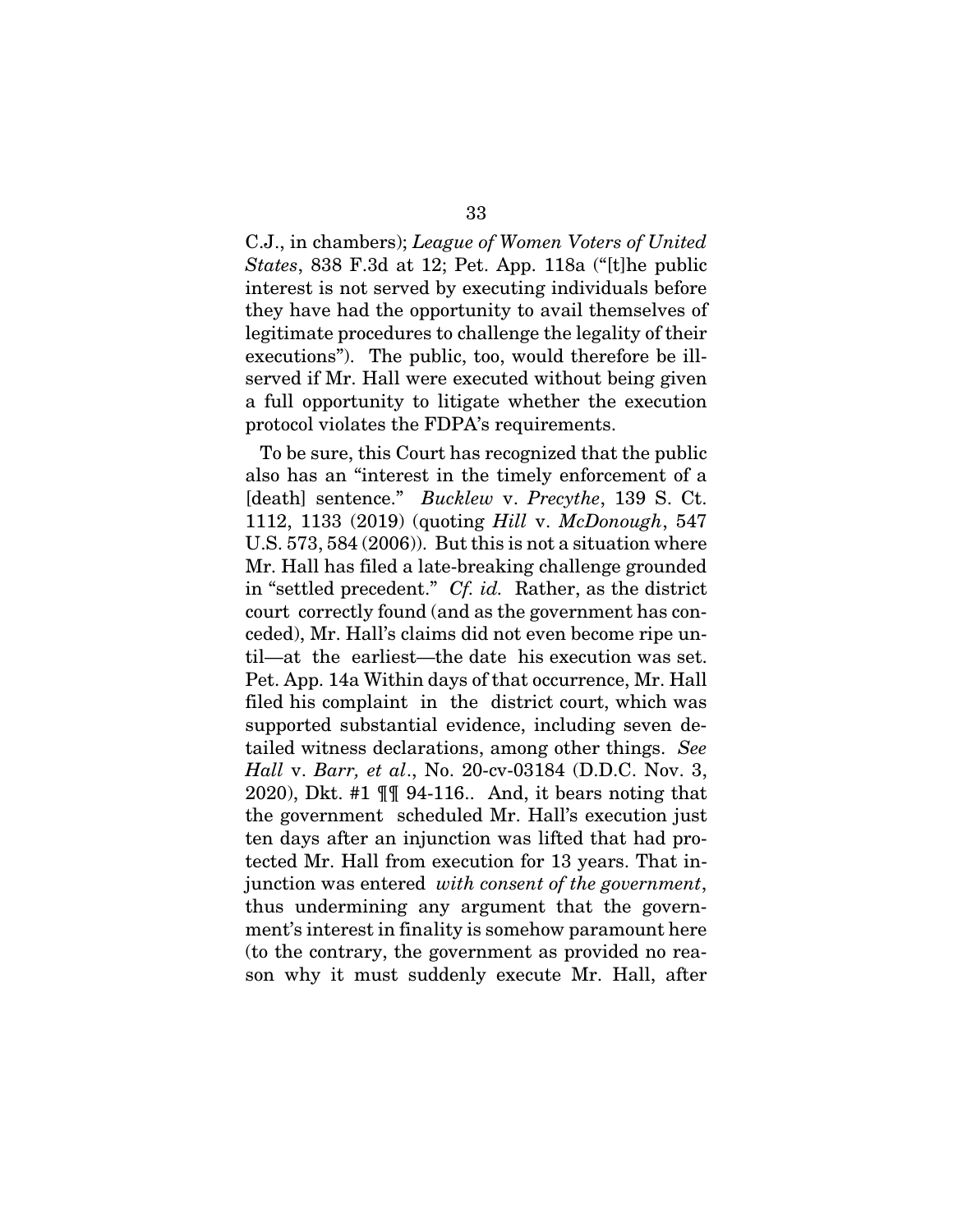declining to do so for so many years, now and in the middle of a global pandemic that is interfering with his rights.

On balance, a stay is therefore warranted. Failure to grant one "may have the practical consequence of rendering the proceeding moot" or otherwise cause irreparable harm to Mr. Hall. *Mikutaitis* v. *United States*, 478 U.S. 1306, 1309 (1986) (Stevens, J., in chambers). The government would not "be significantly prejudiced by an additional short delay," and a stay would serve both the public interest and judicial economy. *Id.* "In light of these considerations," this Court should "grant the application." *Id.*